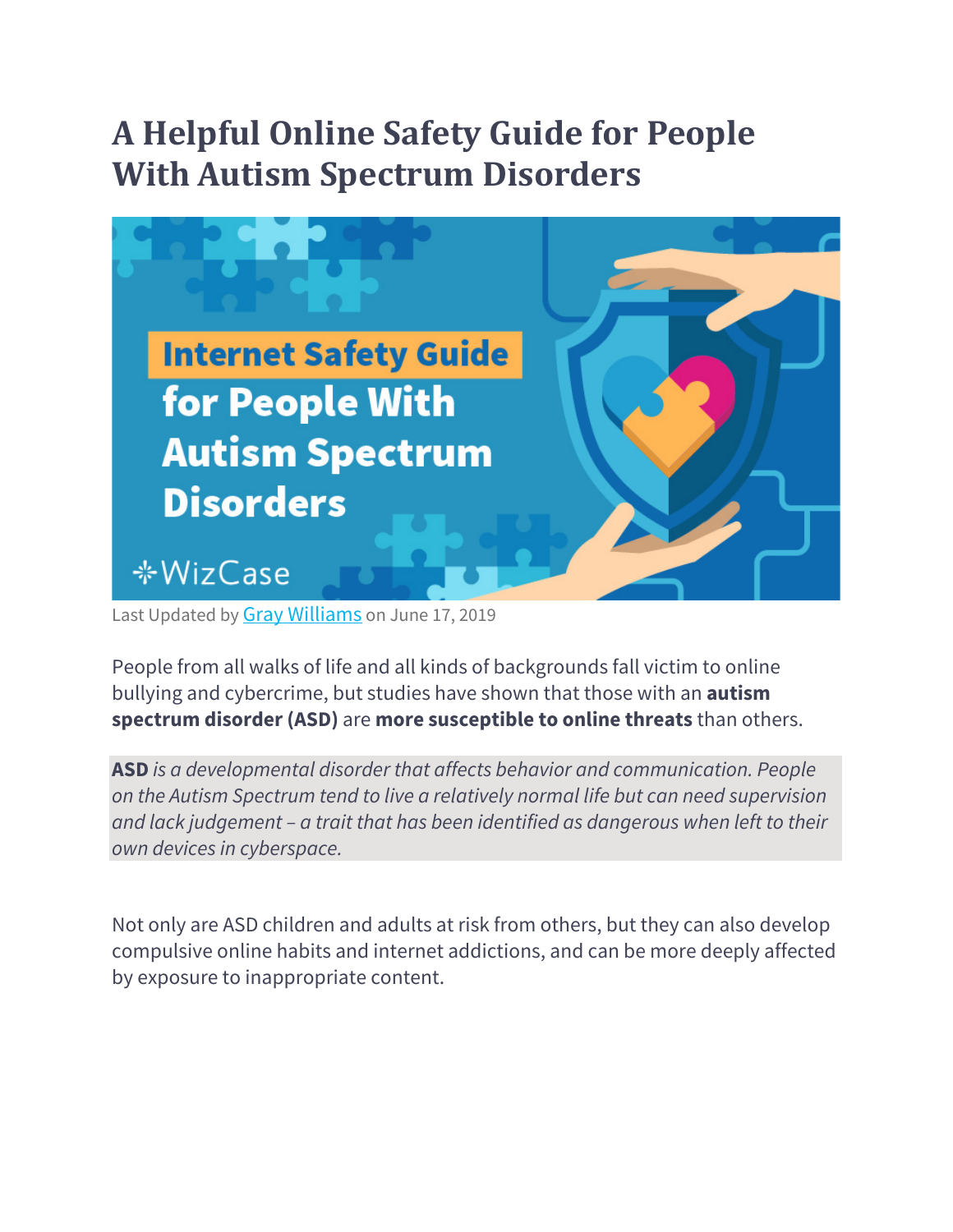*Everyone should feel safe online.* It's therefore extremely important to make sure you have adequate online security and remain internet vigilant.

To help you surf with ease and reduce your vulnerability to attack, take a look at our **Internet Safety Guide for people with ASD**. (Share on Facebook)

#### **Table of Content:**

- <sup>o</sup> 01 **Cyberbullying**
- <sup>o</sup> 02 **Understanding the Context of Online Messages**
- <sup>o</sup> 03 **Becoming a Victim of a Scam, Manipulation or Hacking**
- <sup>o</sup> 04 **Exposure to Inappropriate Content**
- <sup>o</sup> 05 **Sensory Overload on the Internet**
- <sup>o</sup> 06 **Internet Addiction**
- <sup>o</sup> 07 **How to Protect Yourself on Popular Social Networks**
- <sup>o</sup> 08 **Online Dating and ASD**
- <sup>o</sup> 09 **How to Tell if Someone is Who They Say They Are**
- <sup>o</sup> 10 **Signs that Something Might be Wrong Online**
- <sup>o</sup> 11 **Ways to Improve Your Child's Internet Safety**
- <sup>o</sup> 12 **Conclusion**

### **Common Online Issues**

There are always an array of threats surfing along the waves of cyberspace. Familiarize yourself with what they are and be extra vigilant – a plan of action is most definitely in order. Below, we have selected the most common online issues faced by those with ASD and provide tips on how to take control of the situation.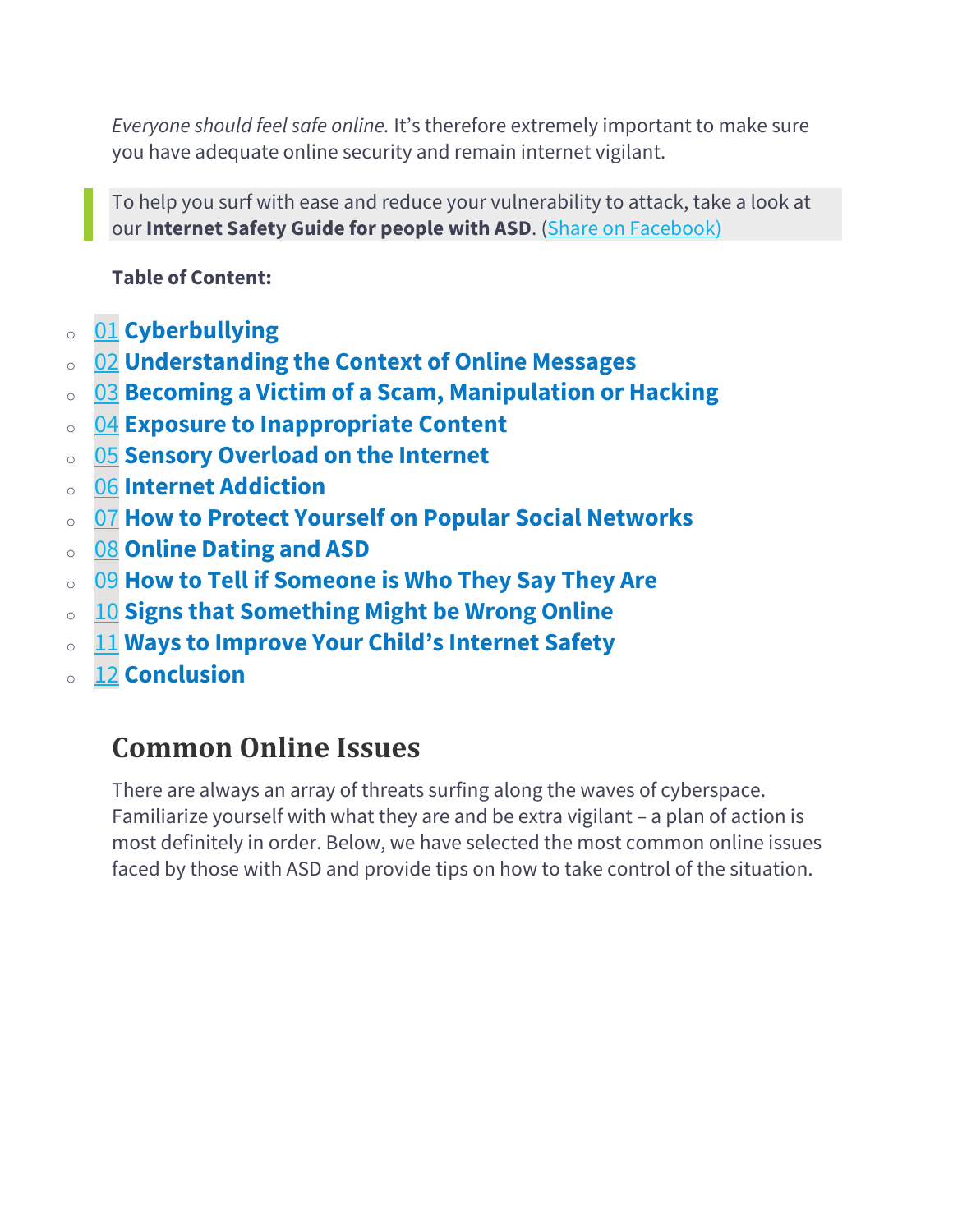# **1.** Cyberbullying

Cyberbullying has become a more common trend across the internet, especially affecting children and those with ASD. The bullies use digital platforms, like social media or internet chat forums, to harass and intimidate their victims. Sometimes, this harassment can escalate into real-world threats and bullying. Anyone can become the target of a cyberbully, despite their age, background or lifestyle.

According to the Journal of Mental Health Research in Intellectual Disabilities, those with intellectual and developmental disabilities are more likely to become the victim of cyberbullying. The anti-bullying alliance has also found that those with disabilities are more susceptible to cyberbullies.

More is being done to understand the phenomena and help build a safer environment online. However, cyberbullying can sometimes be difficult to recognize.

Text-based communication sometimes struggles to convey the same level of meaning and context as face-to-face conversations. Because of this, it can sometimes be hard to tell if someone is intentionally trying to bully, or if it's a misunderstanding. But, if a person sends you abusive messages, or tries to intimidate or embarrass you online, this is most definitely cyberbullying.

# **The Long-Term Effects of Cyberbullying**

Bullying can damage your self-worth and/or affect your mental health. Ongoing harassment could lead you to withdrawing from society, making it difficult for you to interact with friends and family. If left unaddressed, the impact of cyberbullying can run deep, and for a long time.

Even though this sounds scary, don't let it deter you from exploring online and forming meaningful friendships with people over the internet.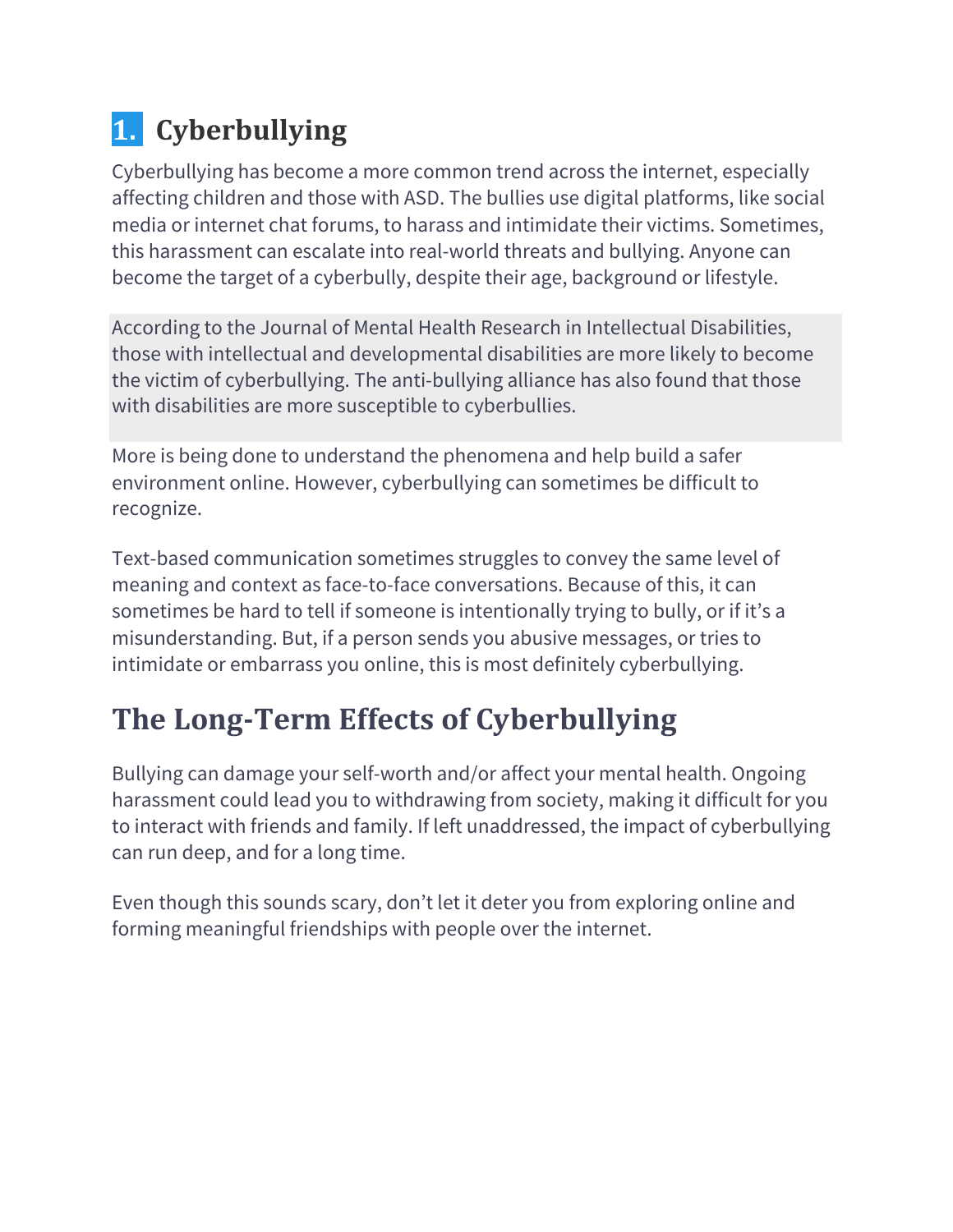## **Different Types of Cyberbullying**

Cyberbullying is a beast with many faces, the most common of which is abusive messages received through email, text message, and instant chat. However, it's not only through these means that online bullies can get to you.

#### **Cyberbullying might also manifest itself in the following guises:**

- A person spreading gossip and rumors about you online, to your friends or even strangers.
- Someone who posts statuses and comments intending to humiliate you, or altering the way in which other people perceive you.
- Threats being made to you through social media and other avenues of online communication.
- Someone who uses their online profiles to share information, videos, or photos of you without your consent, or after you have asked them to stop.
- A person who uses your online profiles and information to stalk you online and/or in real life.
- Someone who hacks into your online accounts or impersonates you with the intention of using your name and reputation to spread inappropriate or harmful content. This is most commonly known as fraping.

## **How to Prevent Being Bullied Online**

Recent research suggests that cyberbullying tends to occur when certain risk factors aren't mitigated. Although cyberbullying is hard to stop, you can take steps to prevent yourself from becoming a victim.

The **first step is to change the settings** on your social media accounts so that **your profiles can only be seen by people you know and trust**. Cyberbullies are opportunistic by nature, so you're at greater risk of experiencing online harassment if strangers can easily contact you.

Similarly, you should always avoid opening messages or accepting friend requests from people who you don't know. The ability to hide behind a computer screen while attacking someone often removes a cyberbully from the real-world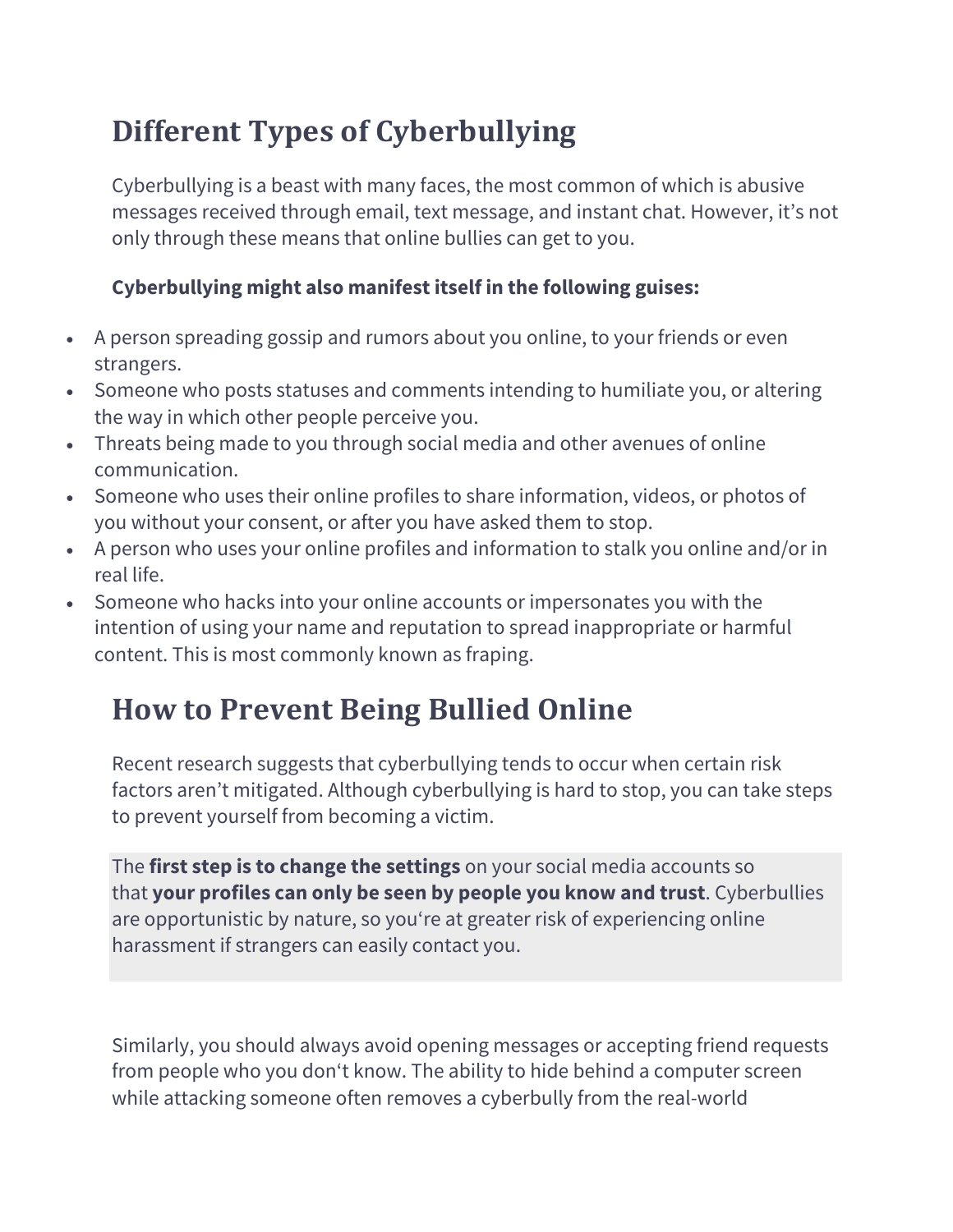consequences of their actions, and so they often pick on someone who isn't in their social circle or someone they don't know.

## **6 Tips to Avoid Cyberbullying**

- **Secure your social media accounts.** Set your security levels to 'friends only' so that strangers can't see your profile or send you messages.
- **Don't post personal information online.** Never post information such as your location, address, phone number, school, or workplace online. This will help to prevent cyberstalking, and also means bullies won't be able to contact you face-to-face or on the phone.
- **If someone sends you abusive messages, don't take the bait.** Most bullies' primary goal is to elicit a reaction from their target. If you respond, it might encourage them to continue, so it's best to refrain from giving them what they're looking for. Most bullies will simply give up and leave you alone if you don't reply.
- **Report them.** If someone is bullying your or someone you know, report their post to the platform's support team. A member of staff will review the content and make a decision to either delete it or allow it to remain. In more serious cases, they may even take action against the bully by blocking or banning them.
- **Block the bully.** Blocking someone will prevent them from accessing your profile and contacting you in the future.
- **Talk about it.** Let a trusted friend or family member know what's going on. They might be able to help you or give you some handy advice.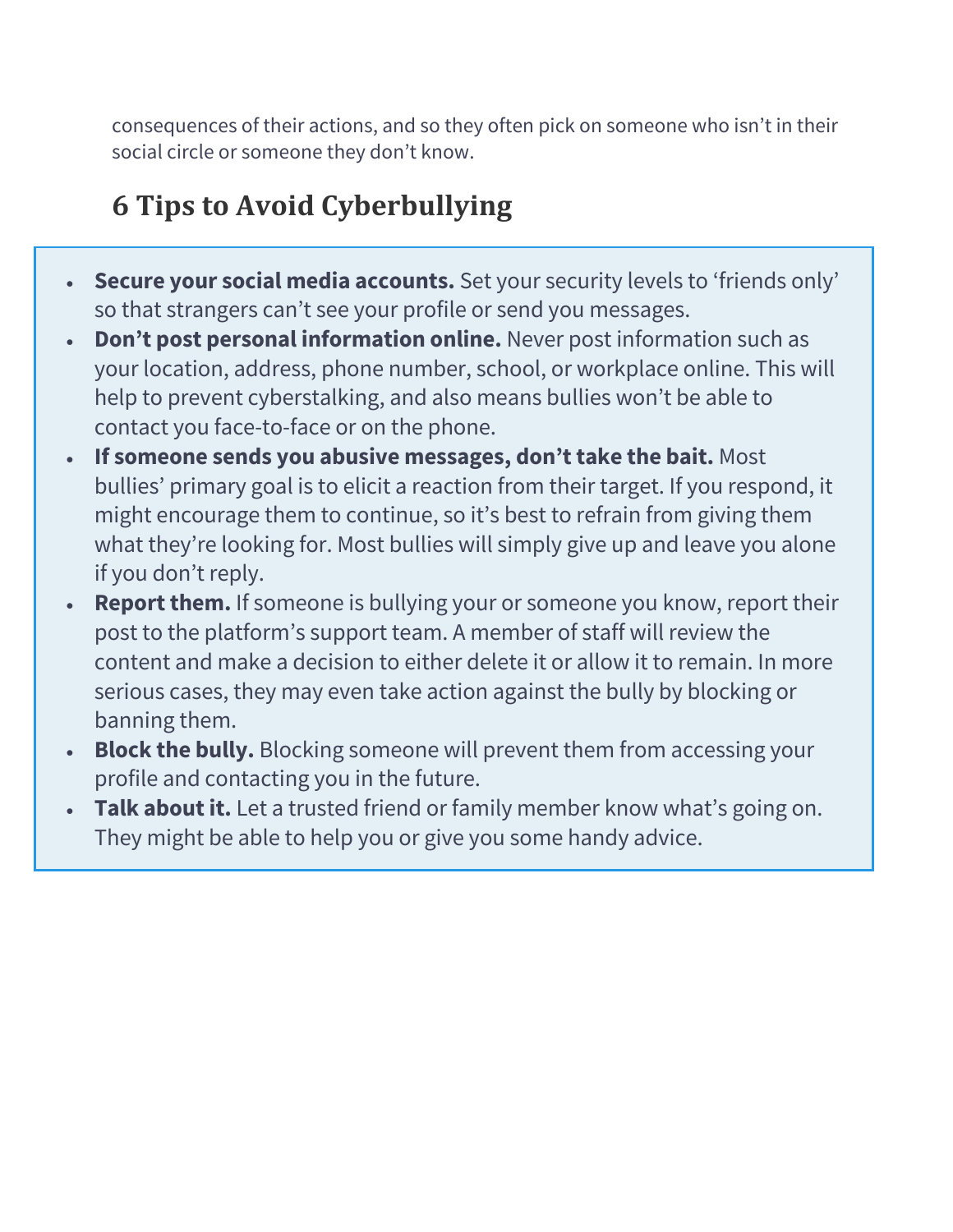## **2 Understanding the Context of Online Messages**

## **Online Misunderstandings**

It is possible to misunderstand a situation when communicating with someone over the internet. It's easy to miss the context or meaning of someone's comment in the absence of social cues, and this can cause online discourse to go off-track, or even turn into a heated argument.

#### **Here are the best practices for avoiding misunderstandings online:**

- Keep in mind that not everything you read online is true and not everyone with whom you speak will be honest.
- If something is unclear, ask the person to clarify what they mean before sharing your opinion.
- Use reliable sources to double check facts and information so you don't take on or share something that is inaccurate.
- Remember to be polite and calm even when you are sure that somebody is wrong or if you feel they are being rude.
- Look out for admins and moderators in groups and forums to mediate online discussions if they become uncomfortable or argumentative.

Online forums, like Talk About Autism, are built specifically for people with ASD to socialize and make friends. Most of these forums have moderators who monitor the discussions and are trained to offer mediation if they spot a misunderstanding.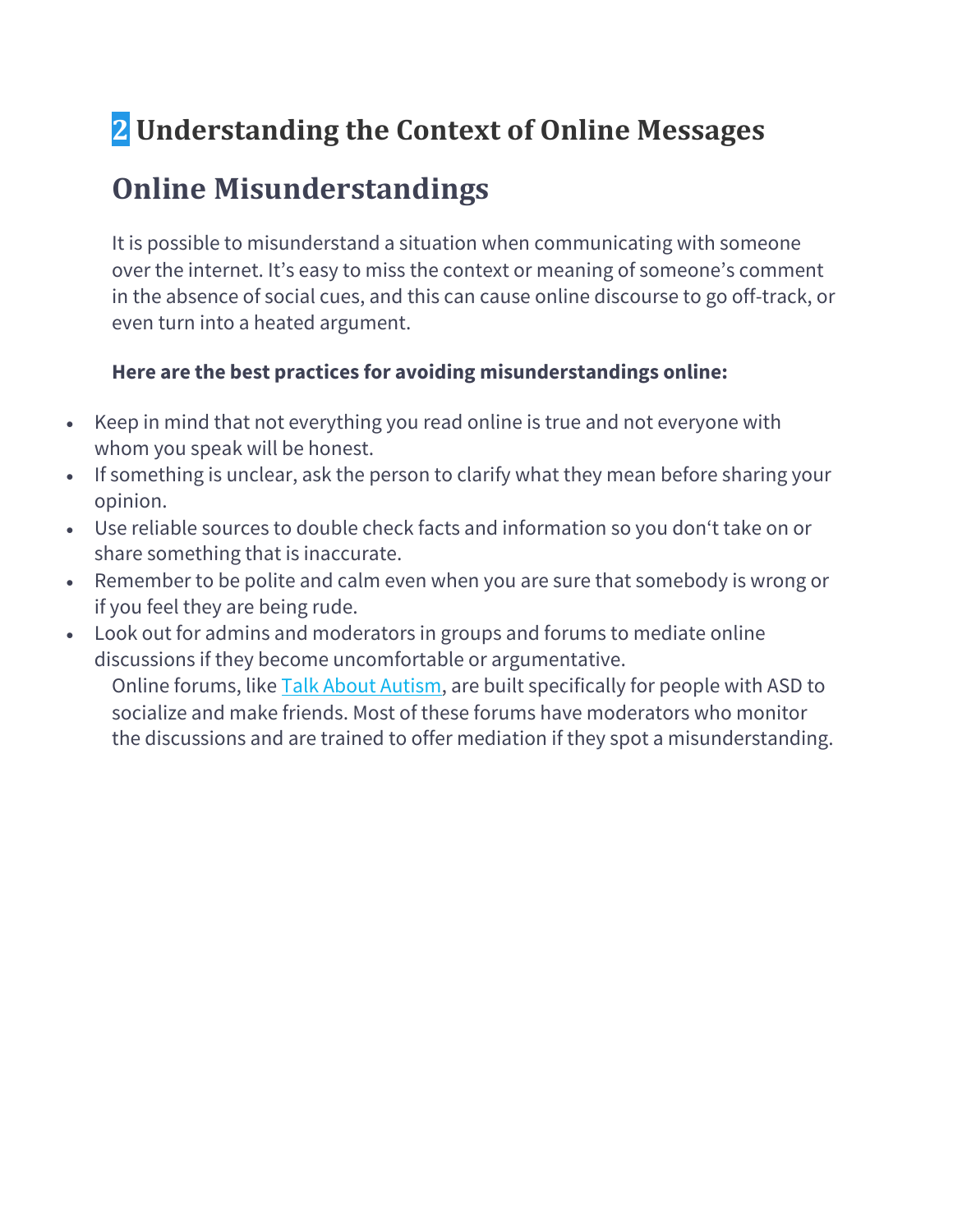## **12 Ways to Improve Social Media and Online Communication**

There are a lot of benefits for using social media, especially for people on the Autism spectrum who may have trouble interacting with people. However, there are some drawbacks to putting all of your information on social networks. Here are 12 tips that can improve online communication and minimize the risk of being misunderstood.

- 1. **Never add your boss, teacher, or supervisor on social media.** If you're friends online, they'll be able to see the content on your profile, which may lead to misinterpretations over your character. If their opinion of you is altered by what they see, it could hinder your ability to get a promotion.
- 2. **Never comment about your workplace online** especially if you're complaining about your job. It might seem innocent to you, but it could cost your job if it gets back to your bosses or colleagues. Additionally, most workplaces now have rules against posting about your work on social media.
- 3. **Refrain from posting content that might skew other people's opinion of you**, such as angry rants. Potential employers will usually look you up online and they may base their opinion on you from what they see, even if it doesn't actually represent who you are.
- 4. **Always meet a new online friend during the day and in a public place.** Always tell someone where you are going, who you are meeting and any change of location. To be extra careful, you could take a trusted friend or family member with you. Don't go anywhere secluded or follow them back to their house. If something feels 'off,' leave.
- 5. **Keep your passwords safe and don't hack into other people's accounts or websites**, even if you can. People with ASD often find themselves the victim of a manipulative person who will ask them to break the law or hack a computer, but it's illegal to do so.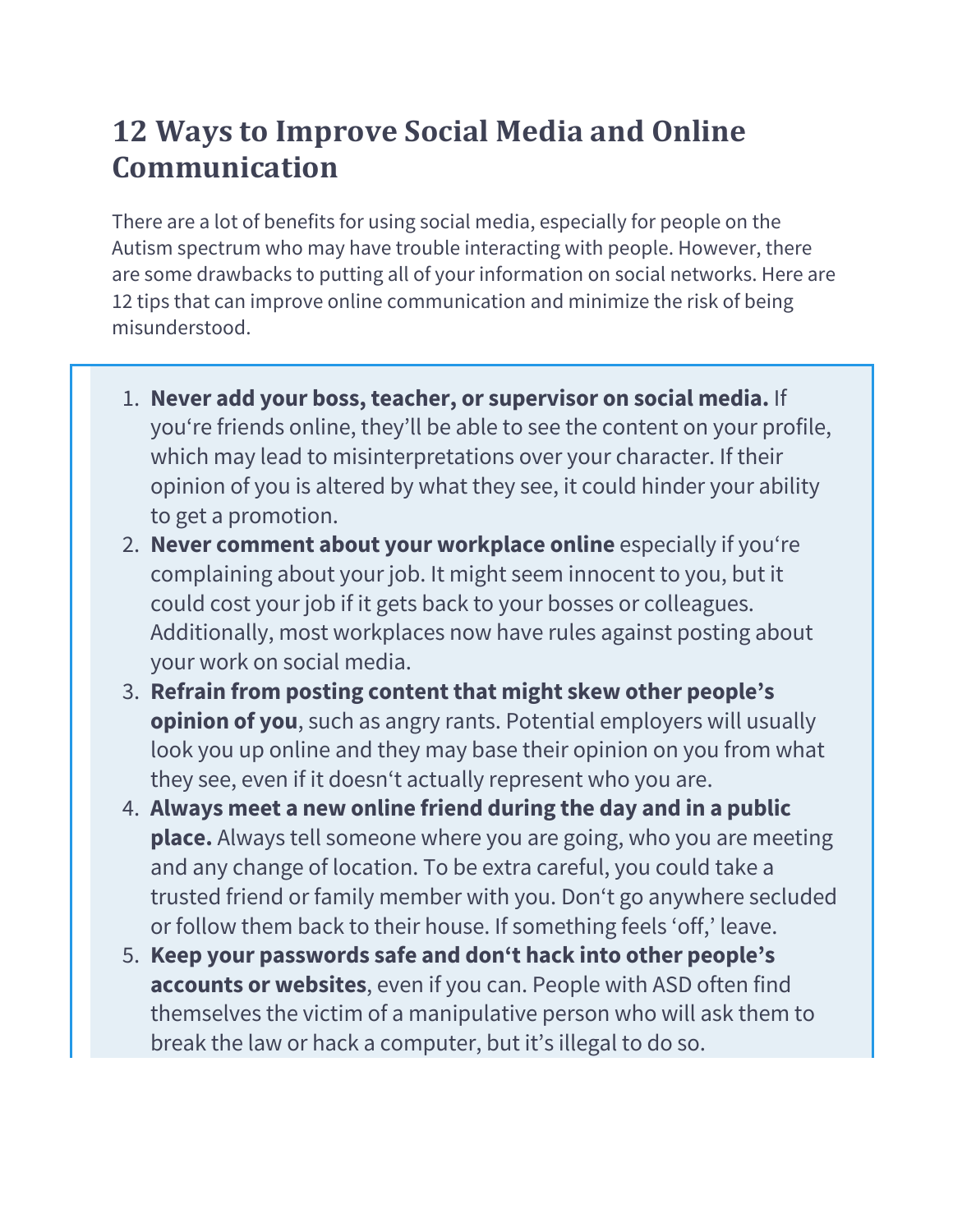- 6. **Don't believe everything that you read online – particularly on social media**. A lot of users spread misinformation over the internet and even exaggerate their lives to look good.
- 7. **Don't compare your life with someone else's on social media** you're only seeing the highlights of their life, not the regular everyday experiences.
- 8. **Always be polite in your online discourse and avoid arguments**, even when you feel that the other person is wrong.
- 9. Remember that most **internet users regard typing in capitals as the digital equivalent of yelling**, and in this context, it can be viewed as rude to type in ALLCAPS.
- 10. You can **use emojis or emoticons to better express the context and meaning of your words**. For example, adding a smiley face to the end of a sentence will show that you are happy, or being friendly.
- 11. **If someone is making you feel uncomfortable or unsafe, leave the situation** and block them.
- 12. Never send explicit photographs of yourself or forward on **pictures of anyone else**. If you share photos without consent, or photos of a minor, you are breaking the law and may face legal consequences.

## **3** Becoming a Victim of a Scam, Manipulation or **Hacking**

Scammers and hackers are unfortunately a part of everyday online life. To put it simply, some people have ill intentions and wish to manipulate others for their own gain.

They will present themselves as someone who wants to become your friend, or even a potential romantic partner. They will work hard to build a relationship to gain your trust, then rip you off!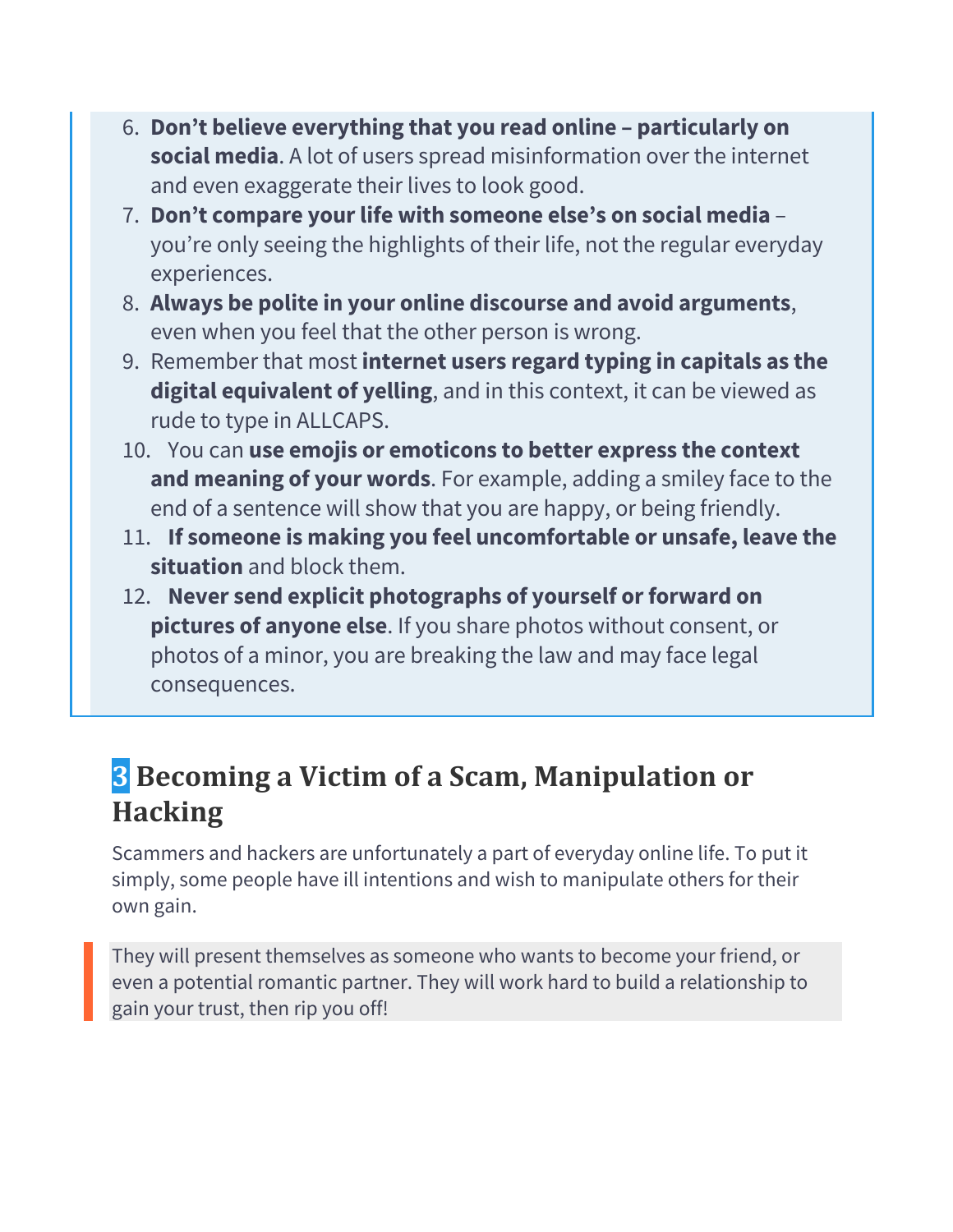Scammers, hackers and cybercriminals will do this for a variety of reasons. For example, they may try to con you into sending them money or committing a crime on their behalf.

They may also be phishing for your personal information – like your passport details – to steal your identity or pose as you online.

#### **Best Practices for Avoiding Scams and Manipulation**

- Don't give anyone personal information, such as your address, phone number, or ID number.
- Never divulge your banking or credit card information online remember that some scammers may contact you pretending to be your bank. Your bank will never contact you asking for personal and private information.
- Don't tell anyone where you or your friends and family work or go to school.
- Consider using a pseudonym instead of your real name lots of people use their first and middle names, or create an entirely new name for themselves.
- Be careful when agreeing to meet up with people you've met online.
- Don't send money to anybody you meet online if somebody asks you to send them cash, it's likely they are trying to scam you.
- Never click any links to websites that you don't recognize as they may take you to a website that will compromise your computer's security.

If you think that you may have been the victim of a scam, it is important that you contact your bank and local law enforcement agency immediately.

### **Play it Safe**

The **Center on Secondary Education for Students with Autism Spectrum Disorder** have created a **memorable acronym for staying safe online**, Play it Safe.

**P**ersonal information – never share your personal information online.

Let a friend or family member know if someone has asked you for this information, or if you don't feel safe.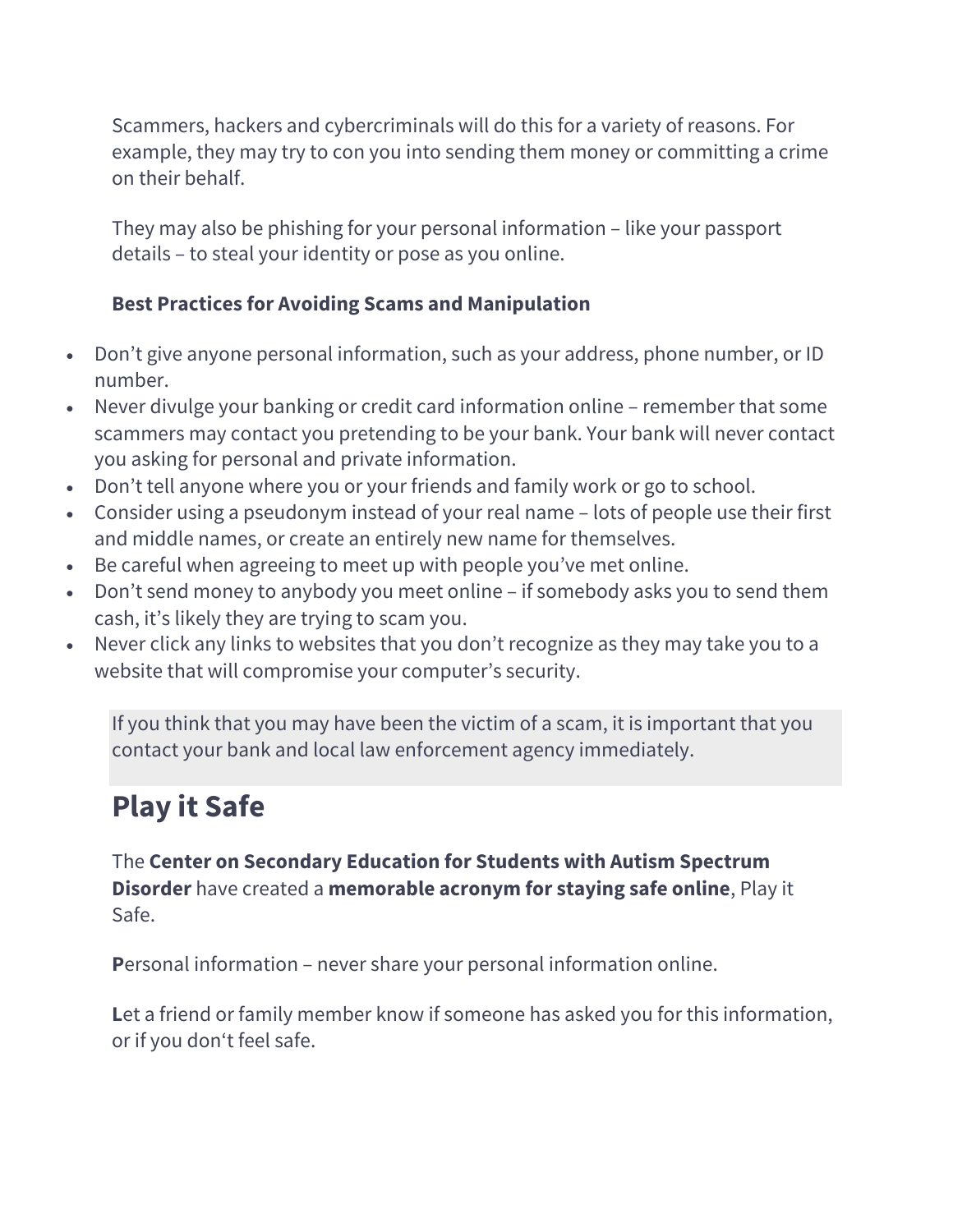**A**ttachments – remember that email attachments might contain malware that can damage your computer and harvest your private information. Don't open them unless it's a file that you have been expecting from someone that you trust.

**Y**our feelings are important. If something makes you feel uncomfortable or unsafe, stop and let somebody know.

**I**nformation – remember that not everything you read online is true.

**T**ake breaks from your computer often to socialize, stretch, and give your eyes a rest.

**S**pend your money safely. Don't buy things from unfamiliar stores or links, and don't send people money.

**A**ct politely and don't say things online that you wouldn't say in real life.

**F**riends online should stay online – if someone asks to meet up, tell them no.

**E**njoy yourself and have fun!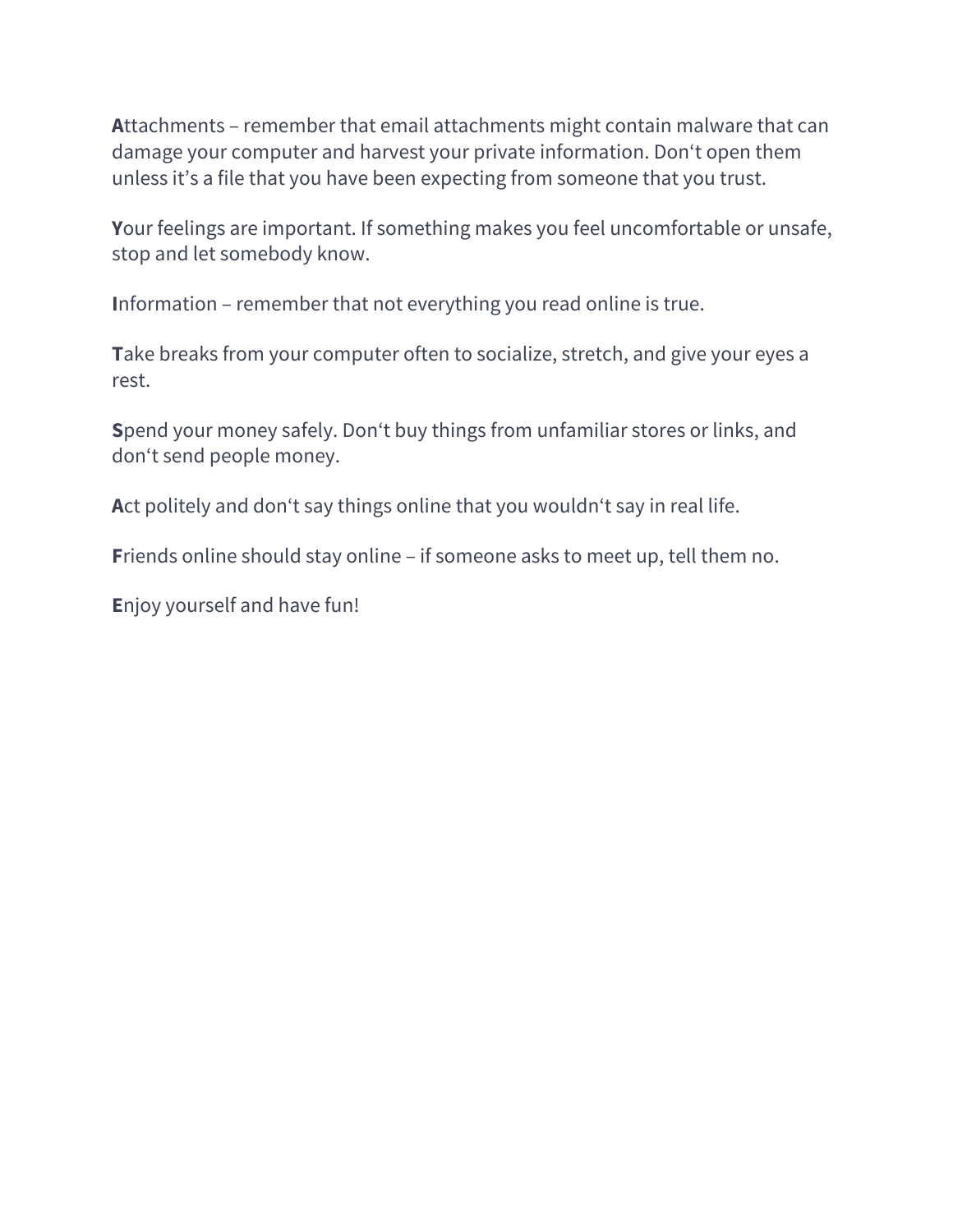# **4 Exposure to Inappropriate Content**

For as many wonderful and informative pieces of information you find online, there are equal amounts of inappropriate and harmful content hidden away. Sometimes, you might stumble across depictions of violence, pornography, and illegal content that most people would prefer to avoid. Accessing things like child pornography, even by accident, can have disastrous legal consequences, so it's important to safeguard yourself against this.

## **Tools to Block Inappropriate Content**

### **1. SafeSearch:**

Google's SafeSearch blocks explicit content from your Google search results. Although it isn't always 100% accurate, it allows you to filter out things like pornography and explicit images when you're googling on your tablet, phone, or computer.

#### **How to set up SafeSearch:**

Go to 'settings' button on your Google homepage, then navigate to search settings. Under SafeSearch filters, select the box next to the 'turn on SafeSearch' option, and be sure to click save before you navigate away.

You can check out Google's SafeSearch guide to learn how to enable it on your Android or iOS device.

### **2. Internet filters**:

Web filters, like Net Nanny, monitor the websites you access in order to block inappropriate content. You can customize the things your filter looks for, and even whitelist websites you deem as safe. This is a great tool for adults who want to filter out content that's not safe for work as well as parents looking to keep their kids safe online.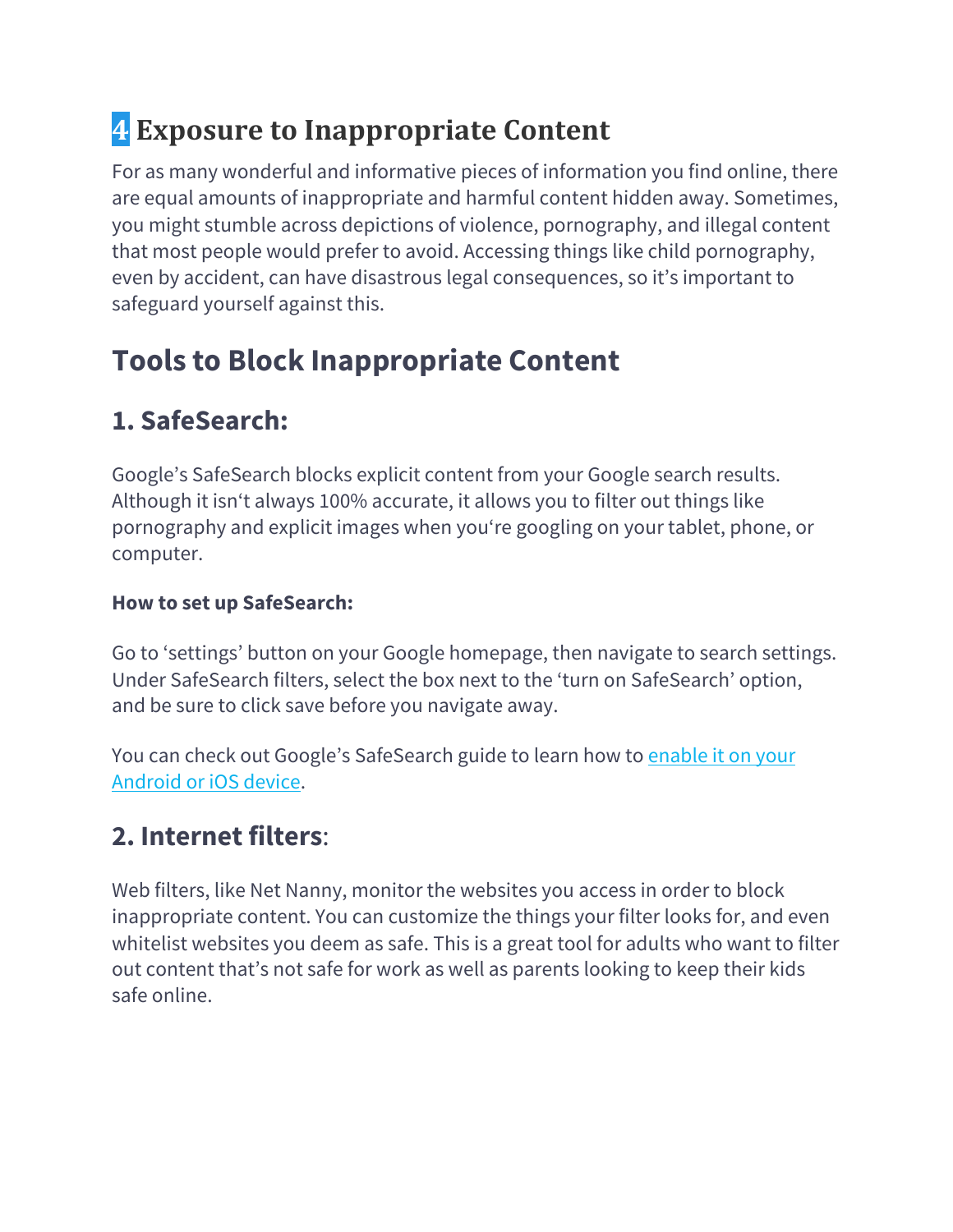### **3. Advert and pop up blockers**:

We've all heard stories of friends who've had people walk up behind them when they're using their computer, only for an unexpected explicit pop-up to come on the screen at that very moment. You can protect yourself from these potentially disastrous incidences by installing a pop-up and ad blocker on your browser.

### **4. Anti-virus and anti-malware protection**:

Some viruses and malware will cause explicit pop ups to grace your screen at inopportune moments. A good, up-to-date anti-virus will not only protect your computer from damaging infections, but it will also keep you shielded from inappropriate content.

### **5. Links:**

Avoid clicking on links you don't recognize. Even if the message is sent to you by a friend, don't click on a link you don't recognize, or you aren't expecting. You will often receive spam messages via text messages and email that ask you to click on a link to access their website or even a prize, but doing so will leave you at risk of a virus or scam.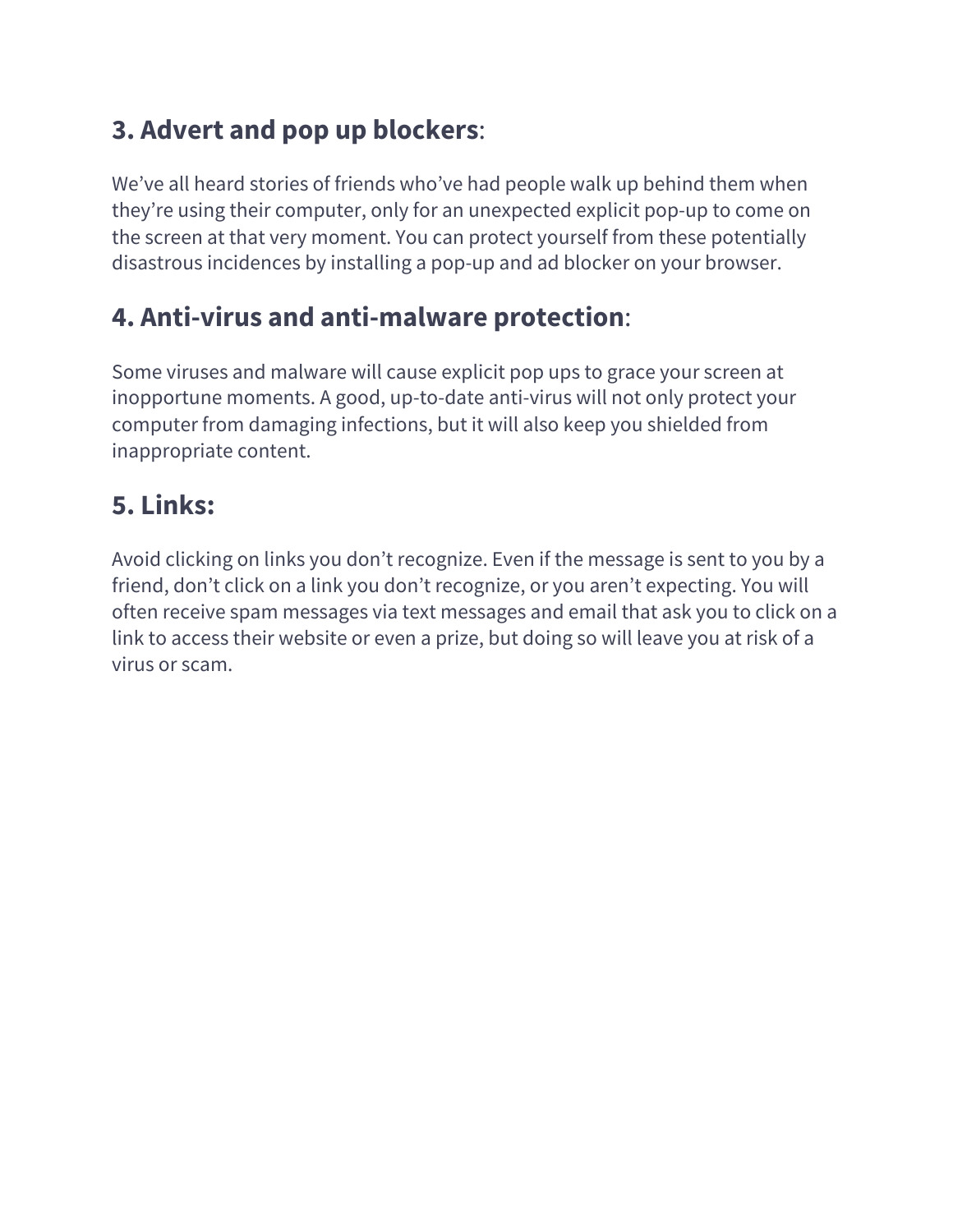# **5** Sensory Overload on the Internet

For those of us who experience sensory sensitivity, electronic devices and the internet can trigger an all-round overload. Loud noises, bright backlights, unexpected music, and auto-playing videos are just a handful of the irritants that can overwhelm.

#### **Thankfully, there are steps you can take to minimize the sensory impact.**

- Adjust your screen's brightness levels and invest in an app that blocks blue light on your device. Although it will make your screen appear with a slightly orange tint, blocking out blue light is a must for decreasing the strain that backlights put on our senses. Apps to block blue light are available on most devices, and they'll even help you get to sleep faster and minimize the impact of light-sensitive migraines.
- Switch video and audio autoplay off on your social media platforms.
- Invest in a 'quiet' keyboard and mouse to reduce the clicking noises as you type.
- White noise is a great tool to soothe the senses. It can also drown out irritating sounds, like the hum of your computer, or your noisy neighbors! White noise videos are available for free on YouTube, or, alternatively, you can purchase a white noise machine.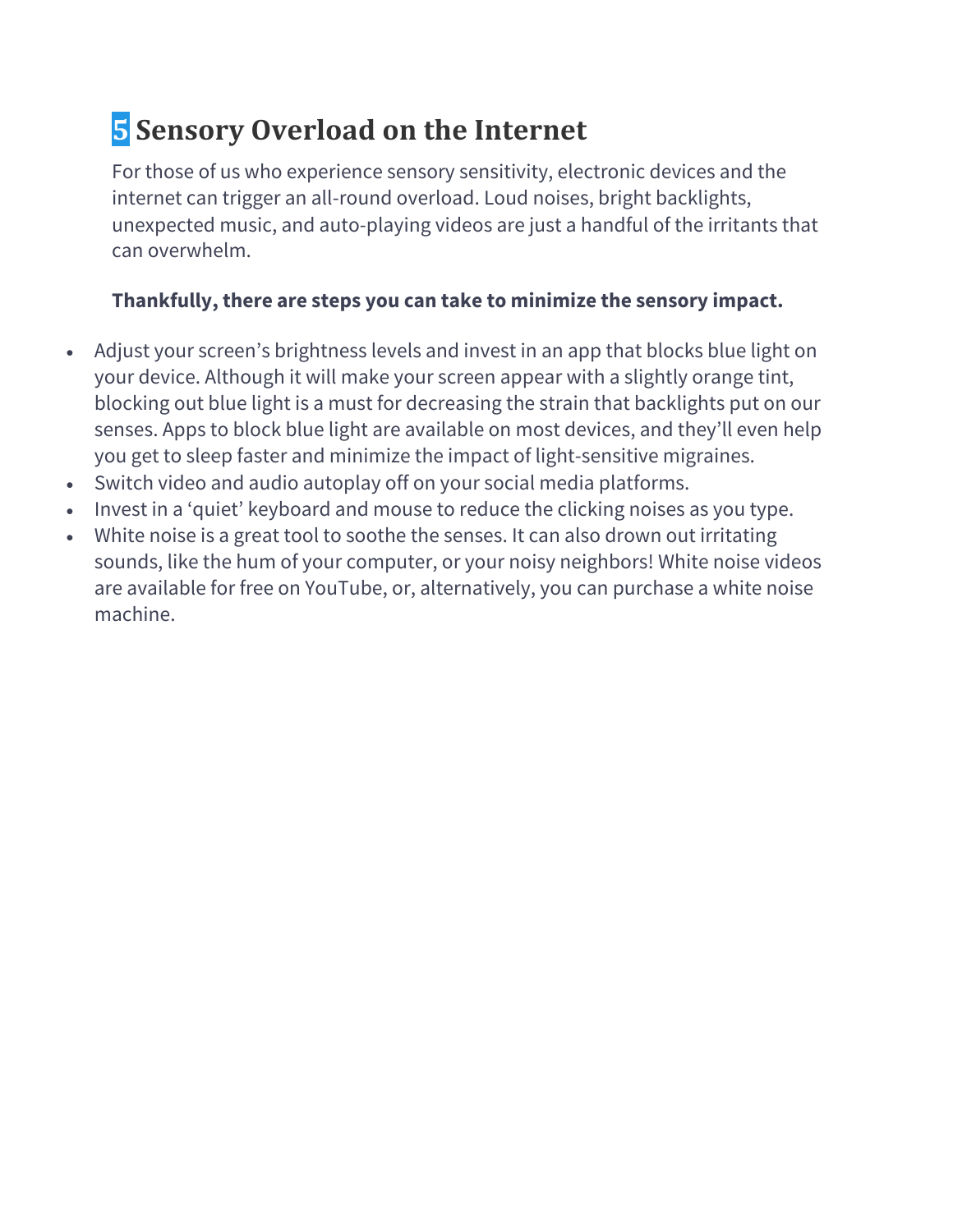# **6 Internet Addiction**

The allure and ease of socializing online can negatively impact your drive to socialize in the real world. Online addiction is a serious issue and iT affects many people. Studies suggest that people who are prone to obsessive behaviors are at greater risk of developing an internet addiction. People with ASD and anxiety disorders are at particularly high risk.

It's easy to see why – the internet offers sanctuary and an easy way to connect and communicate with peers. When most of your friends are internet-based, that's where you will want to spend most of your time.

It's **crucial for your mental and physical health to develop and maintain relationships in the real world**. The internet is a wonderful tool, but if it interferes with your ability to spend time with friends and family, it might be time to take a break.

#### **Tips to Counter Internet Addiction**

- Set yourself a time limit when you're on the computer. You might like to set a timer for an hour or two and log out when the time is up.
- Create a roster or make plans to spend a certain amount of time with friends and family, or enjoying hobbies and exercise, each day. Include your online time in your roster, but plan other activities for your free time as well.
- Make sure you have completed all the other tasks you need to do, like chores, before you go online each day.
- Use specially designed apps to remind you to take a break. Programs like Offtime monitor your usage and show you how much time you've been spending on social media. You can even set them to block certain sites, like Facebook, during certain times of the day.
- Set your social media push notifications to silent on your phone or tablet. This way, you'll receive them when you login and not when you're busy with other activities. If you feel that you might be falling victim to an internet addiction, you can ask your doctor for a referral to an experienced therapist who will be able to give you more advice.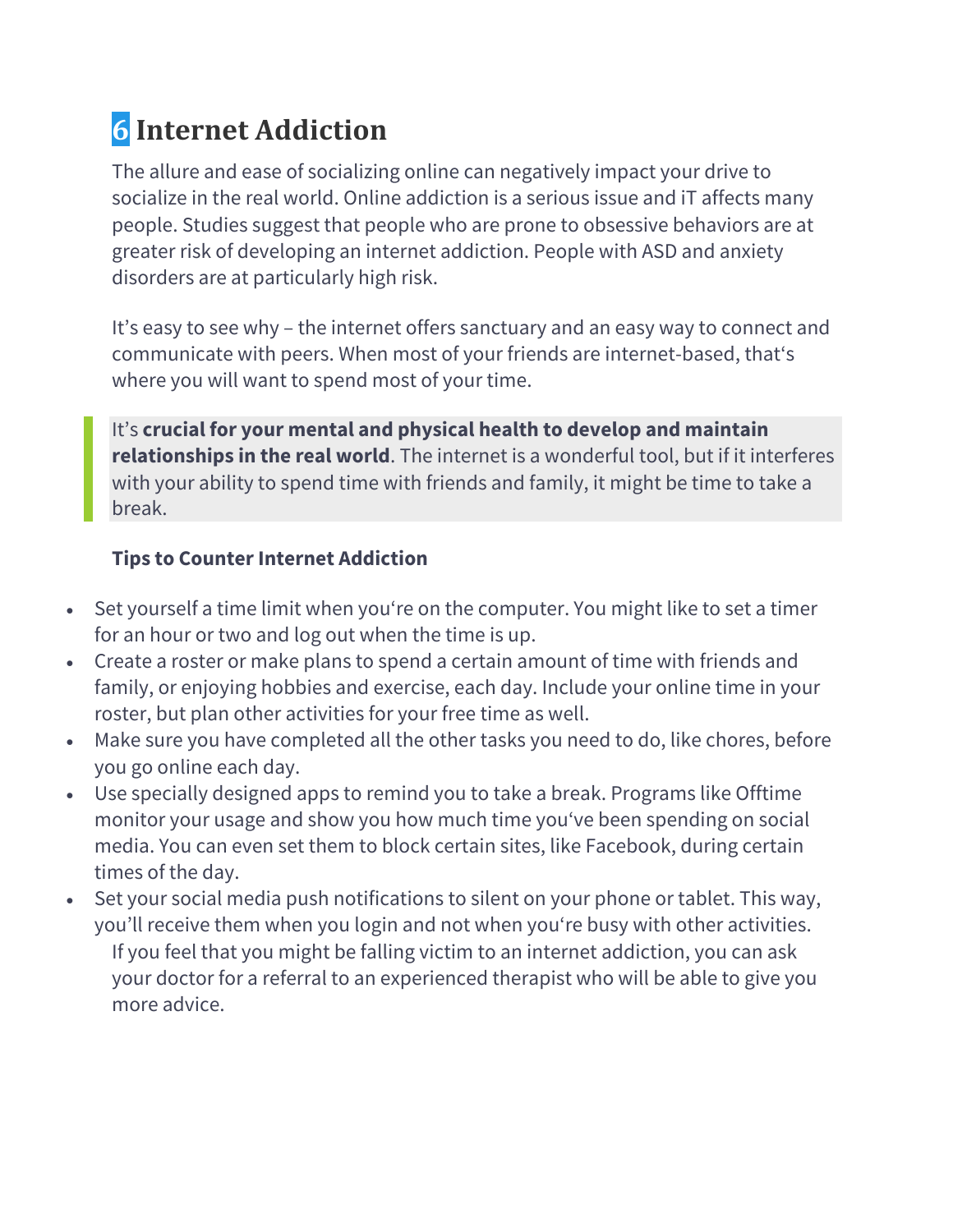## **7 How to Protect Yourself on Popular Social Networks**

Below, we have compiled a short guide to keeping yourself safe on some of the most popular social media networks. We delve into their risks, and how to change your account settings to avoid explicit content, scammers, fake profiles, and cyberbullies.

## **Facebook**

#### **What are some of the main risks on Facebook?**

- it is easy for scammers to befriend and trick you by using fake profiles.
- There is a medium to high risk of being exposed to links that will take you to scam websites that phish for your personal information.
- Cyberbullies often use Facebook to harass their victims.
- Although it is against Facebook's policies, you may be exposed to explicit posts that their content filters haven't detected.
- Features like video autoplay can trigger sensory overload.
- Social media, as a whole, can be addictive.

### **Ways to protect yourself on Facebook**

#### • **Leave out personal information:**

Although Facebook asks for your first and last name, avoid giving it if you can. Instead, many people use a pseudonym or create a fake last name. This will make it difficult for people to track you down on other platforms or in real life.

Avoid customizing your 'about me' section too much. You should never tell Facebook where you live, work or study.

If you're using a device with GPS, don't allow Facebook to post your location. The easiest way to do this is to block Facebook from accessing your device's location information. You can usually find this setting on your device under Settings > Privacy > Location Services.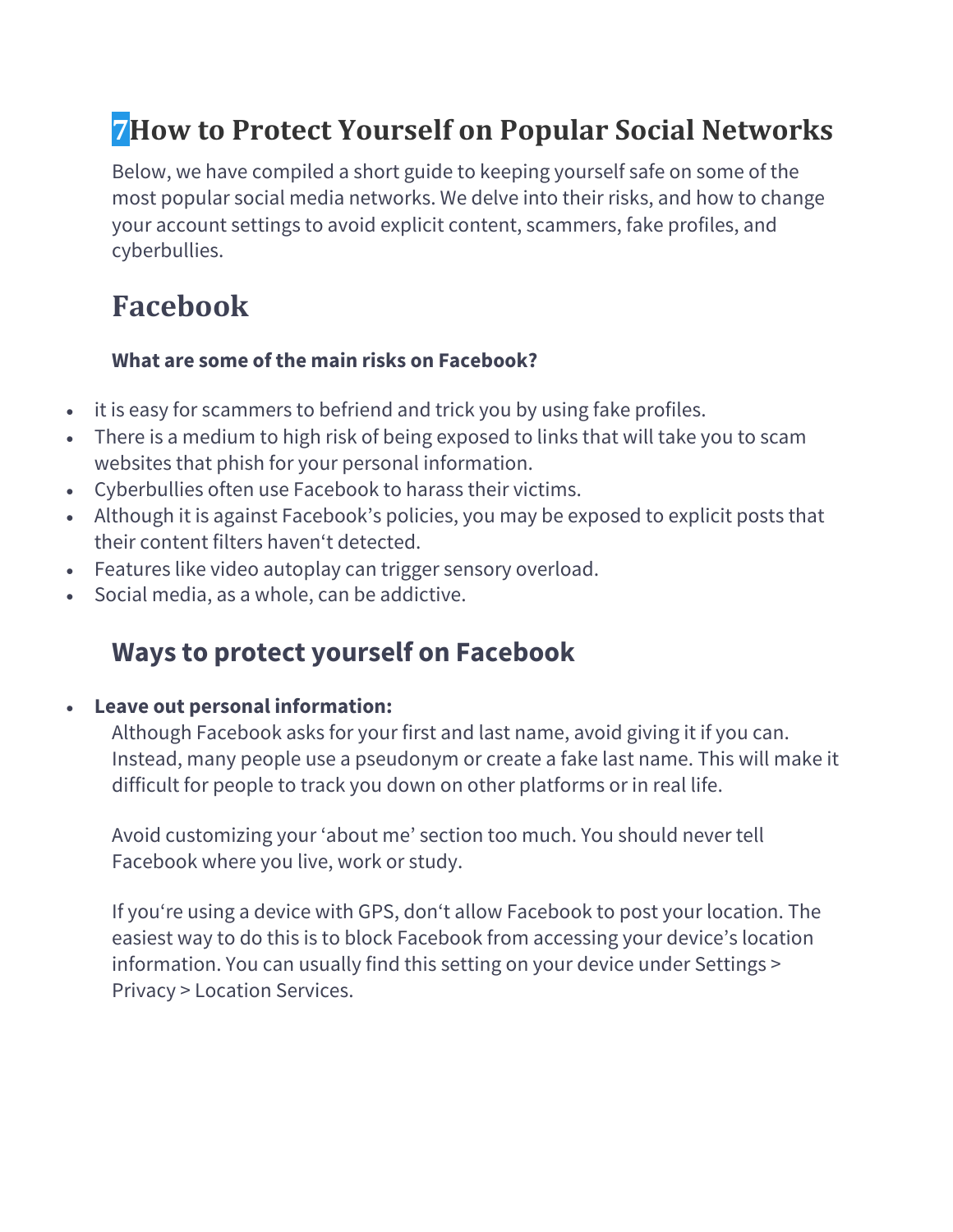#### • **Make your account private:**

Make sure that your profile is private so that only your friends can see your statuses and send you messages. This reduces your risk of encountering cyberbullying by putting you in charge of who can contact you. Keep in mind that strangers will still be able to read any comments you make on your friends' posts and on public pages.

#### • **How to set your posts to friends only:**

Once you've opened the status dialog box, click the privacy setting drop-down menu in the lower bar. It will say either 'friends' or 'public.' If it says 'friends,' that means only the friends you have accepted will see this post. If it's set to 'public' click on it and select 'friends' before you hit the post button.

#### • **How to set your profile to private:**

Login to Facebook and select the arrow at the top of your page in the home bar. From here, select 'settings'.

When your settings page loads, select 'privacy' in the sidebar. This will load two categories of privacy settings for you to alter.

There are two privacy options under 'your activity'. For the best privacy possible, set them as follows:

#### • **Who can see your future posts?**

This should be set to 'friends only,' so that strangers can't see your private status updates.

• **Limit the audience for posts you've shared with friends of friends or public?** If you opt to change this to 'friends only', it will increase the privacy of all your past posts so that strangers can no longer view them.

Next, decide how people can find and contact you.

#### • **Who can send you friend requests?**

If you're not interested in receiving friend requests from strangers, set this option to friends of friends. Unfortunately, there is no way to completely eliminate people sending you requests, but this will reduce the occurrence by quite a bit.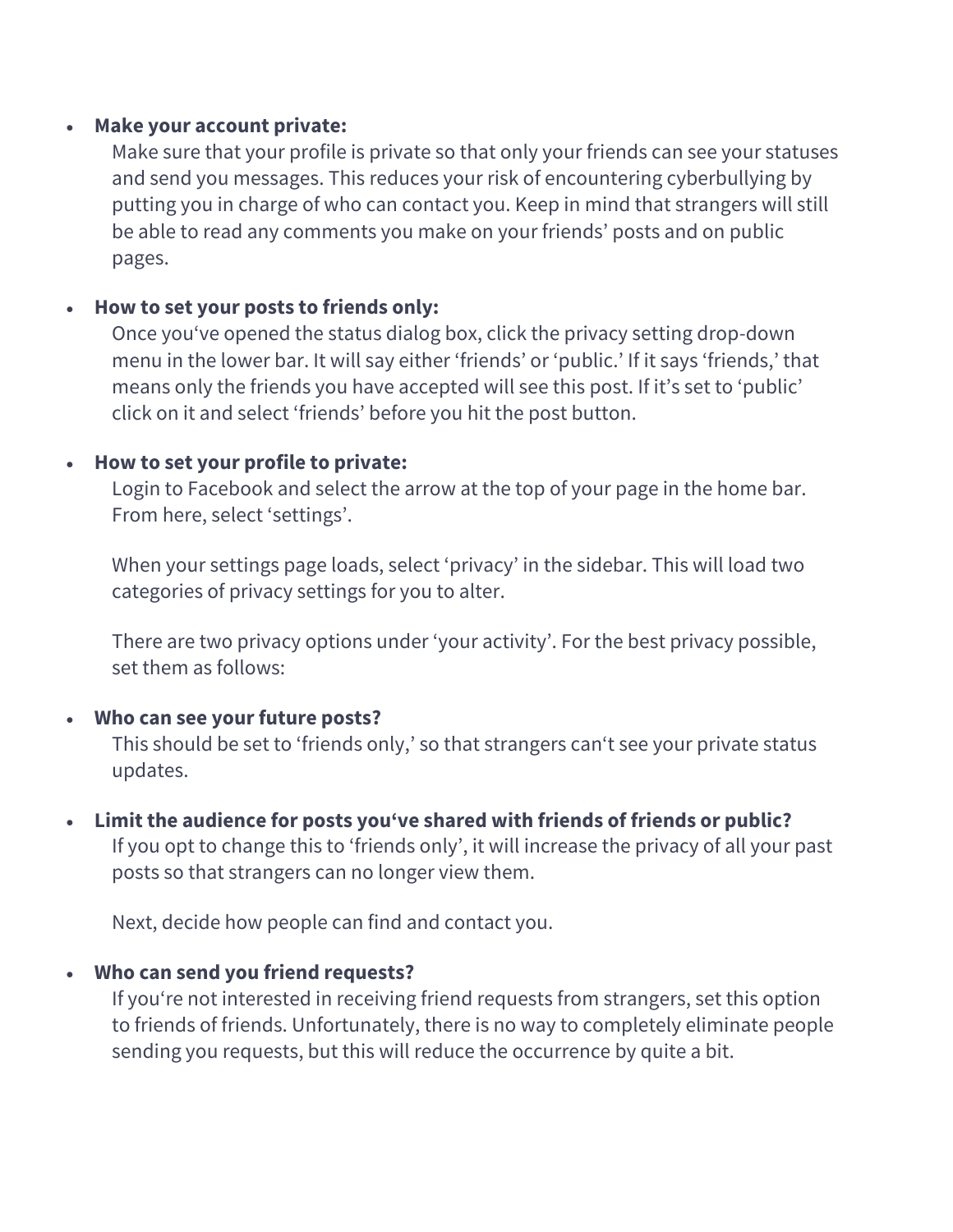#### • **Who can see your friends list?**

For optimal security, set this one to 'friends' or 'only me'.

- **Who can look you up using the email address/phone number you provided?** If you're worried about strangers or bullies tracking you down using your email address or phone number, set this one to 'friends' only. Your friends can already contact you through your account, so they'd have no reason to look you up by any other means.
- **Do you want search engines outside Facebook to link to your profile?** If you select yes for this option, it makes it possible for people to find your Facebook page by searching for your name on Google or any other search engine. For optimal security, select no.

Now, head on over to your 'timeline and tagging' settings to finalize the process.

#### • **Who can post on your timeline?**

To prevent strangers (and bullies) from posting on your timeline, you can set this to 'only me'. However, this will also prevent your friends from posting on your timeline.

#### • **Who can see what others post on my timeline?**

Again, set this one to 'friends' or 'only me' so that strangers can't see the posts other people leave on your timeline.

#### **Avoid cyberbullies:**

If someone is using Facebook to harass you, you can block them from seeing your profile or contacting you. All you need to do is navigate to their profile and select the drop-down menu that's represented by three little dots at the top of their page. Then, select 'block'. They won't be able to find or view your profile, and they won't be notified that you have blocked them.

#### **Avoid inappropriate content:**

For the most part, Facebook's censorship software filters inappropriate and harmful content out of your feed. However, you can also set Facebook up to filter comments containing specific words out of your timeline.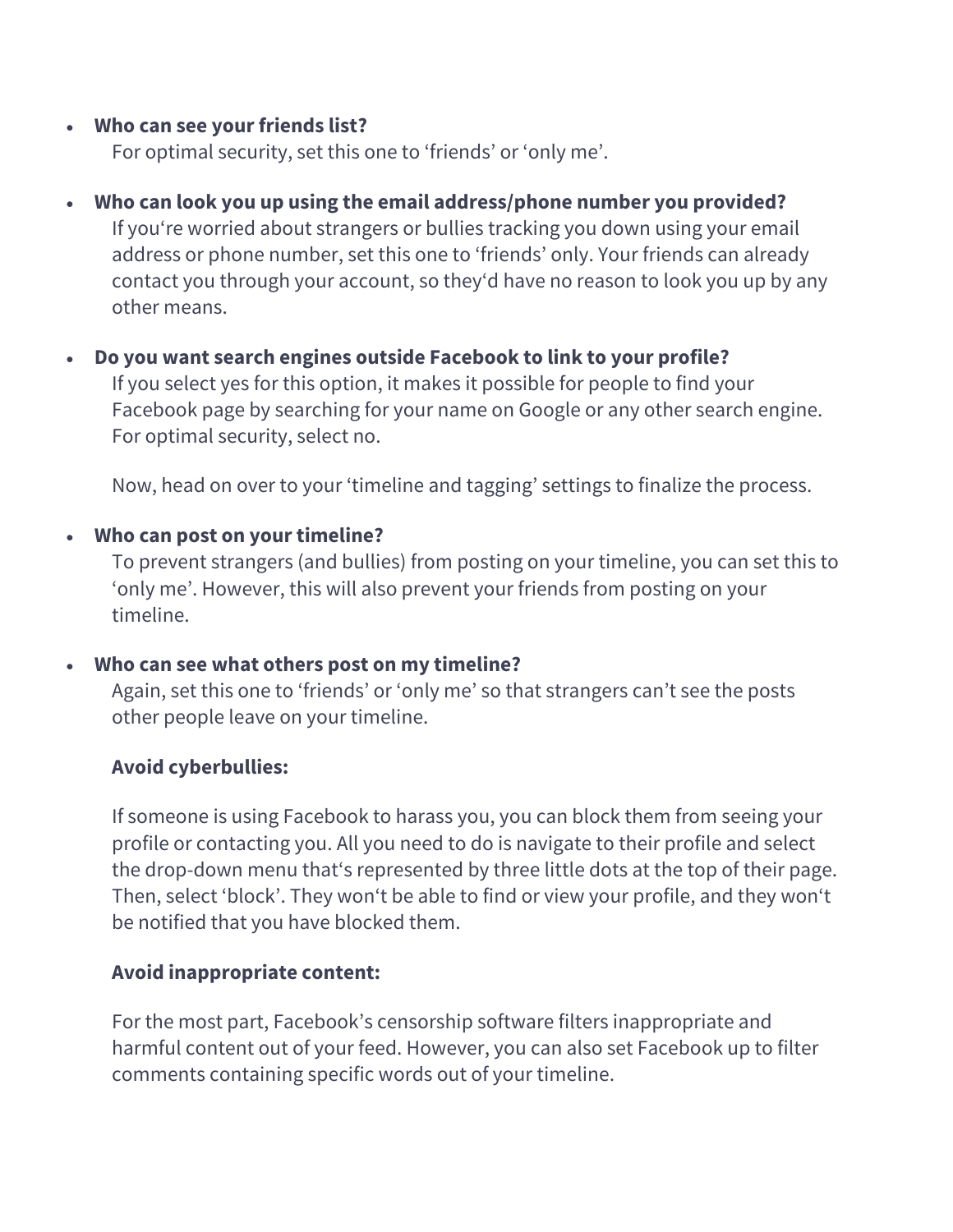Head back to your 'timeline and tagging' settings, and under the timeline category, select the 'hide comments that contain certain words' option. From here, you can create a list of words, phrases, and even emojis that you don't want to see on your timeline, and Facebook will block them for you.

#### **Take a break:**

You can log out of Facebook at any time, but for a more prolonged leave of absence, you can temporarily deactivate your account. All of your friends, posts, and photos will remain on your profile while you're away, but nobody else will be able to see your account or send you messages until the next time you login. This is a great solution if you need to take a step away from social media, but don't want to lose all of your content and memories.

To deactivate your account, go to settings > general > manage account > deactivate your account.

### **Twitter**

#### **What are some of the main risks on Twitter?**

- Twitter is a hub for social and political activism, and sometimes, this can become overwhelming and distressing.
- Due to Twitter's diverse content, you may come across some explicit or triggering tweets from time-to-time.
- Passionate arguments often break out over Twitter discussions, and users may be at risk of experiencing cyberbullying.
- Like all social media, Twitter has the potential to become addictive and interfere with your everyday life.

### **Ways to protect yourself on Twitter**

#### **Make your tweets private:**

When you set your Twitter profile and posts to private, they will only be visible to your followers. When someone new follows you, Twitter will send you a notification and you will be asked to approve their request, or deny it. However, accounts that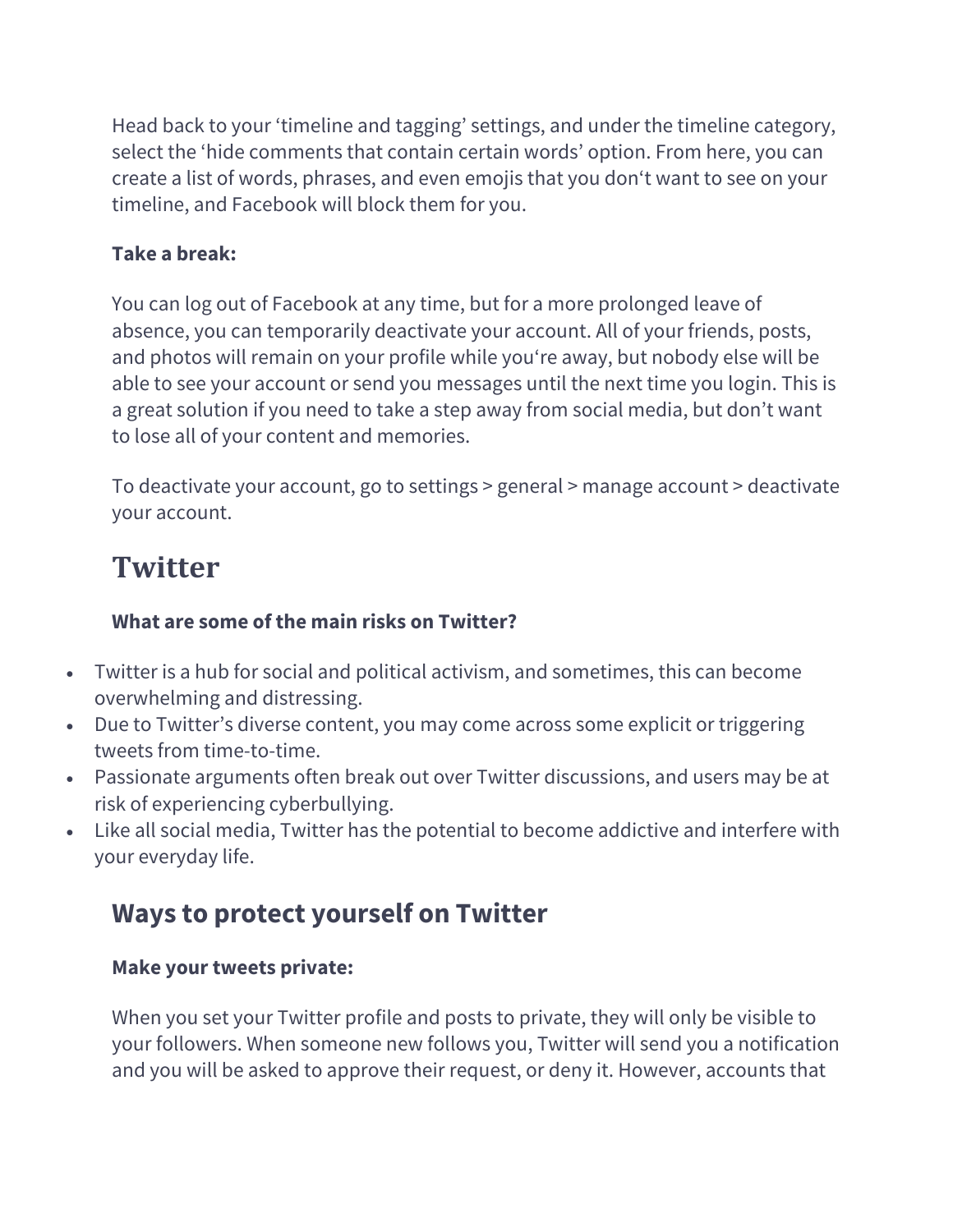followed you before you protected your tweets will still be able to view and interact with your profile unless you block them.

To protect your tweets, head to the Tweet privacy section in your privacy and safety settings and check the box next to 'protect my tweets.' Click the save button, enter your password to confirm, and you're done!

Additionally, you can make it so that people who have your contact details aren't able to find you on Twitter unless you follow them first. From the privacy and safety settings page, uncheck both discoverability options.

#### **Prevent Twitter posting your location information:**

Every time you create a Tweet, you will be able to choose whether Twitter should post your location with it, or not. By default, Twitter won't share your location unless you have already opted in to the service.

#### **Avoid cyberbullies:**

Blocking someone on Twitter is similar to Facebook. From their profile, click the 'see more' icon (three vertical dots) and select 'block' from the menu. Then, click 'block' again to confirm. People you have blocked can't follow or see your Twitter profile. Twitter won't send them a notification when you block them, but if they visit your profile, they will receive a message informing them that they have been blocked.

#### **Avoid inappropriate content:**

The best way to ensure that you avoid content you don't want to see on Twitter is to only follow people who are already your friends, and only view content on your main Twitter feed. Once you delve into Twitter's search feature or investigate hashtags, you leave yourself vulnerable to inappropriate content. By default, Twitter will show a warning before you view content it deems as not safe for work, but this isn't 100% accurate as some content can slip through Twitter's filter.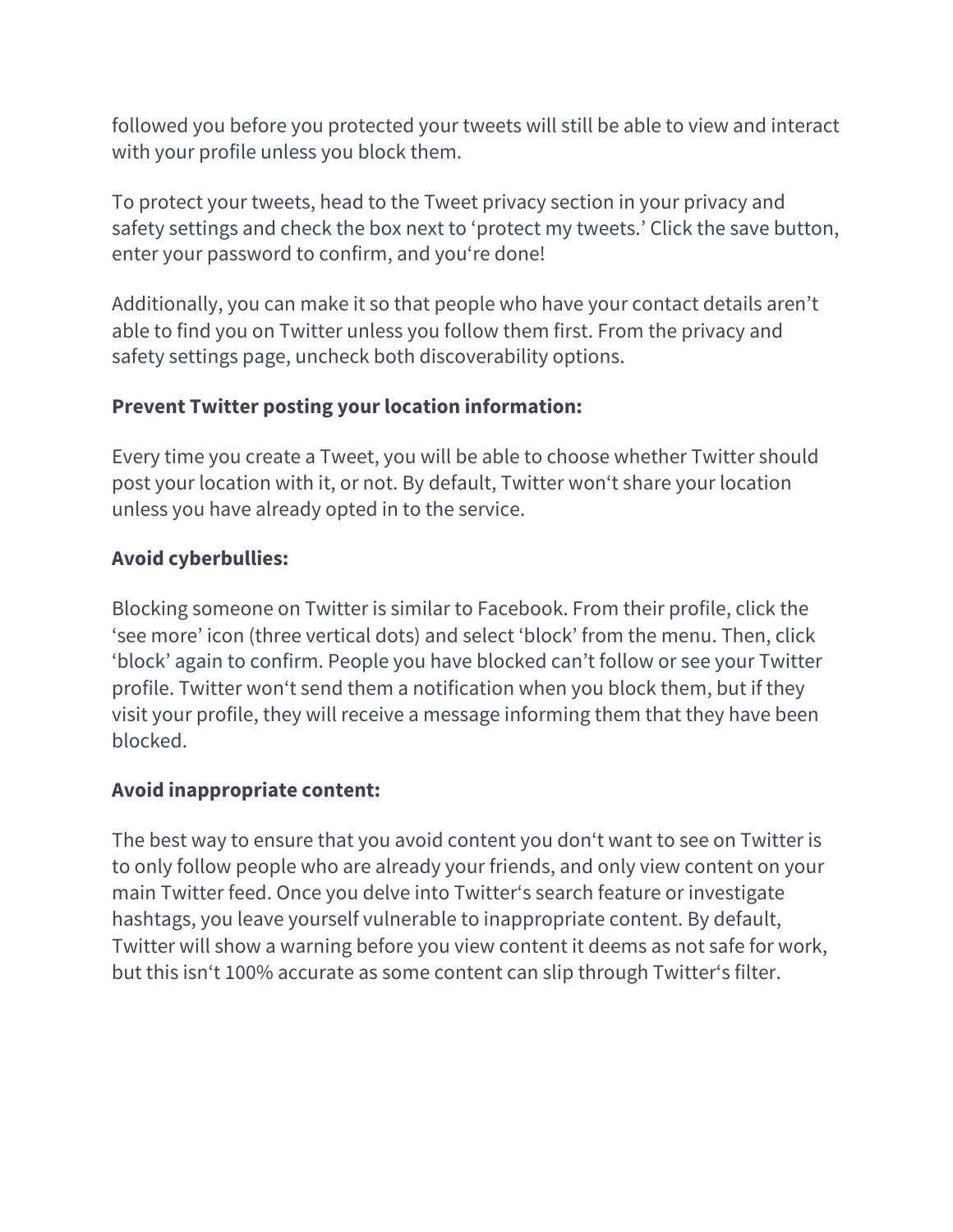#### **Take a break:**

Account deactivation on Twitter is a more permanent solution, so if you need to step away for a short while, it's better to log out. You could deactivate your account completely, but you face losing your profile and past tweets in the process.

### **Instagram**

#### **Make your account private:**

When you're posting personal pictures on Instagram, privacy is important. You don't want strangers to be able to access your personal information or use your photos to impersonate you online

Luckily, you can make it so that all of your posts are private and only your friends can see them. To do this, head to your settings, then select account privacy and turn 'private account' on.

Now, people will need to send you a follow request, and you will need to approve it before they can see your posts, followers, and following lists. If someone was following you before you set your account to private and you don't want them to be able to see your posts anymore, you will need to block them.

#### **Avoid cyberbullies:**

Just like most social media platforms, Instagram makes it easy for you to block someone. All you need to do is go to their profile, hit the 'see more' button (represented by the little dots) and select 'block'.

Once you block someone, they can no longer find your profile, posts, or stories. Instagram won't notify people when you block them.

#### **Avoid inappropriate content:**

Although posting explicit content is against Instagram's policies, unfortunately, some users still share it. Similar to Twitter, the best way to avoid stumbling across explicit content is to stick with viewing the profiles of people who you trust and avoid exploring hashtags.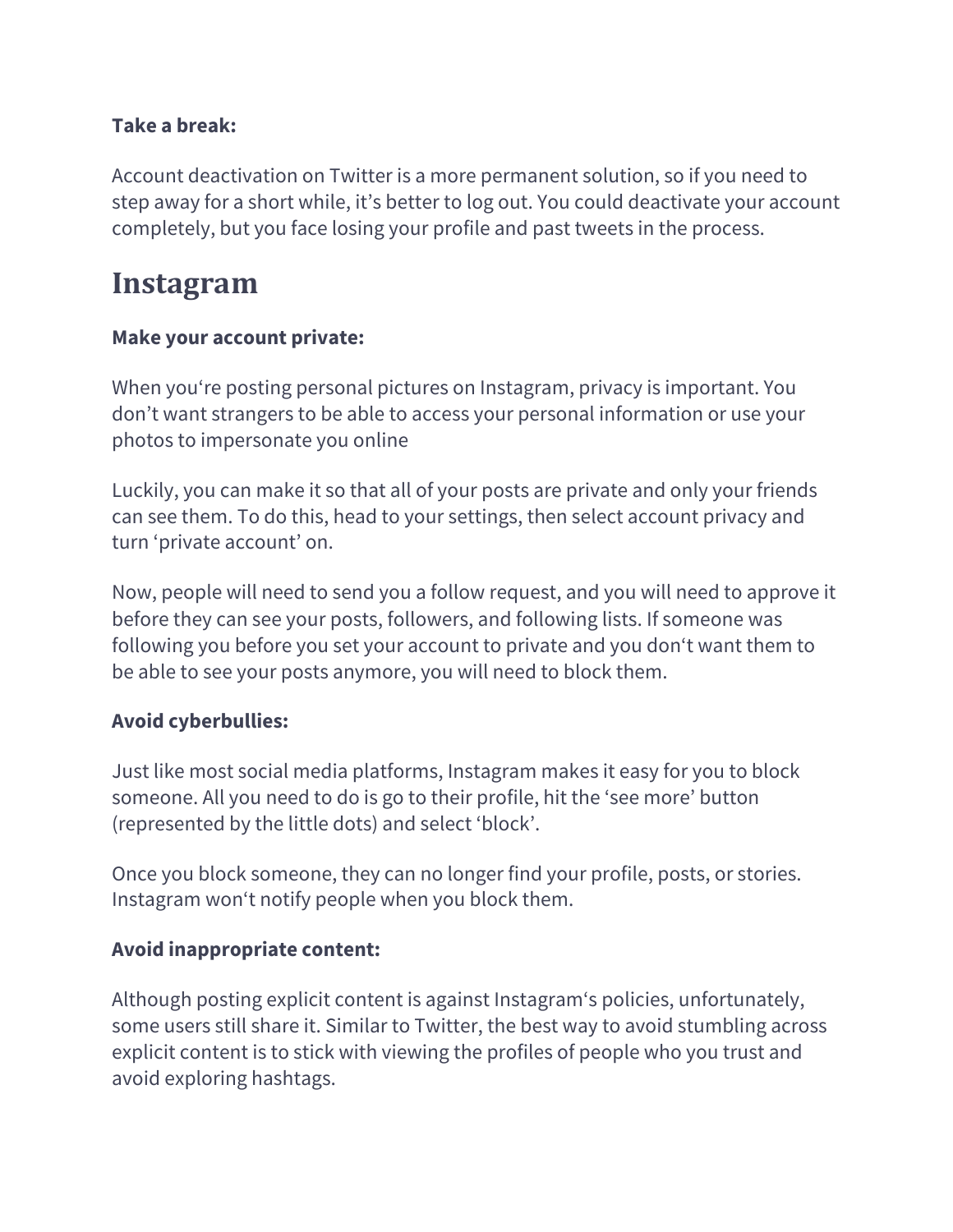#### **Time out:**

If you're in need of a break from your Instagram account, login from a desktop or mobile internet browser, navigate to your profile, and click 'edit profile'. Select 'temporarily disable my account' and follow the prompts. All of your followers and content will remain until you're ready to log back in.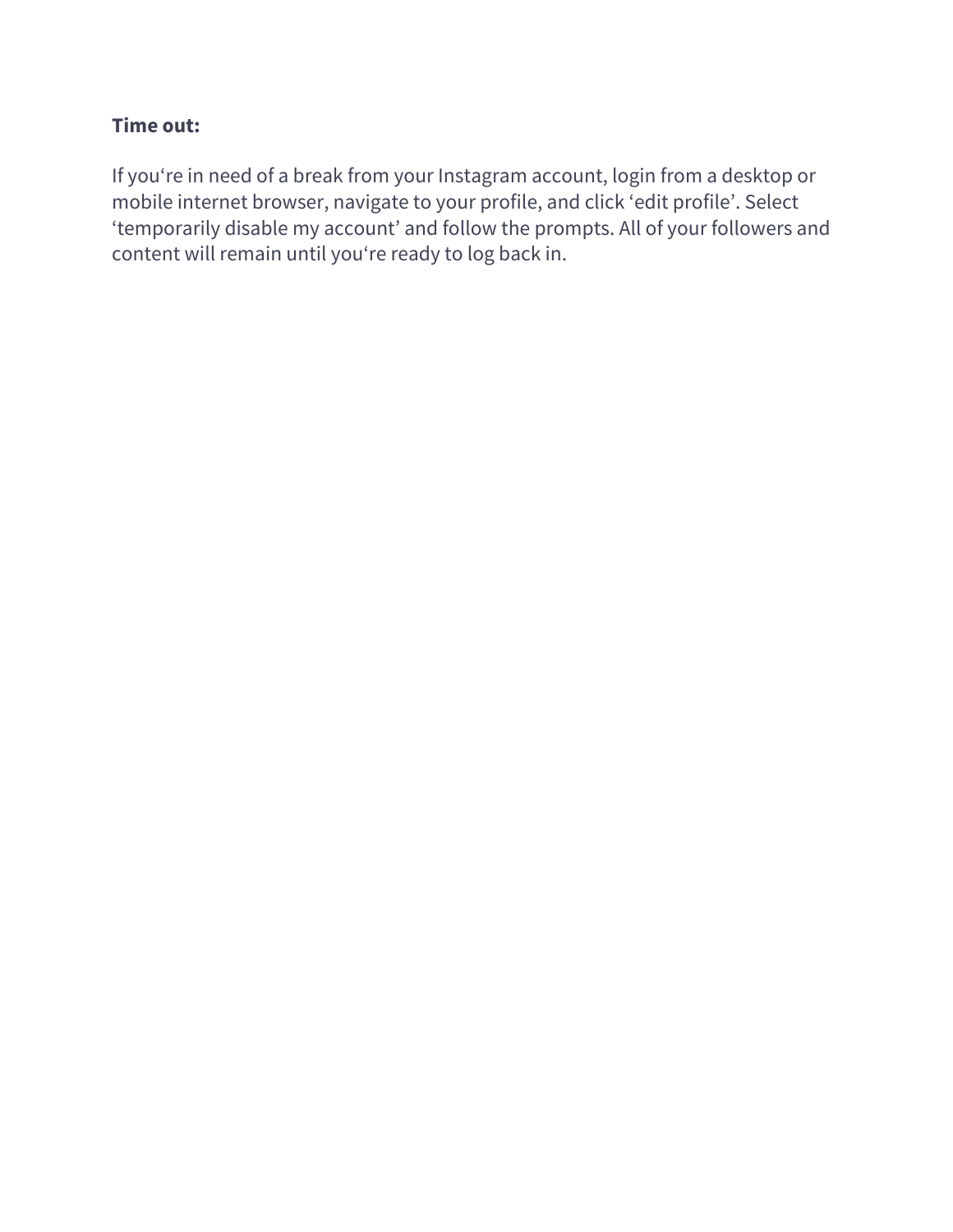# **8 Online Dating and ASD**

Online dating is a great avenue to meet new friends and potential romantic partners, but it brings with it some pretty serious dangers. People who you meet via online dating sites may not always be who they seem, and catfishing is rampant.

A '**catfish**' is a person who creates an online dating profile through which they pretend to be somebody else. They might use a fake name, fake pictures, and a fake life story among other things to paint you a mental picture of the person they aren't.

It can be difficult to tell if someone is catfishing you, and so we delve further into how to check if someone is telling you the truth about their identity below.

#### **If you're using the internet to date, remember:**

- Always have a conversation with someone and get to know them before you agree to meet in person.
- Ask to speak with them over video chat, or on the phone to verify that they are the person in their pictures. Someone who is being honest about their identity will rarely have an issue with this and will take comfort in knowing you are, too.
- Also, ask if it is okay to add them on Facebook if you have an account. This way, you can check out their profile, pictures, and friends to get a clearer picture of who they are.
- Always agree to meet in a busy public space, like a cafe, during the day. Make sure there are people around who can help you if you get into trouble and consider asking a friend or family member to be situated
- Never tell them personal information like your address even if they are offering to pick you up.
- Make sure that you can get to and from the meeting place independently and safely. You don't want to be reliant on them for a ride home if you don't like them.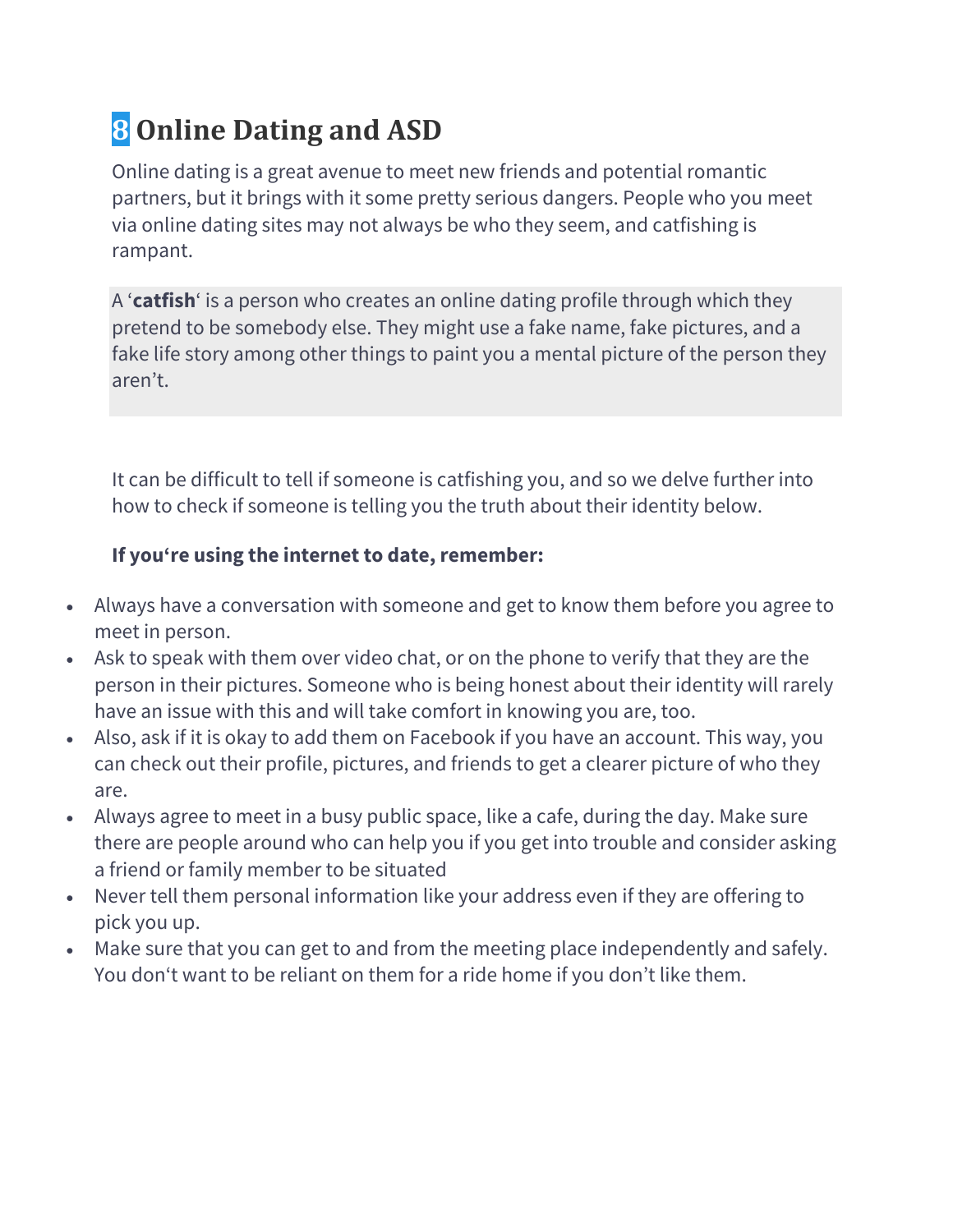# **9** How to Tell if Someone is Who They Say They Are

Most of the people who you meet online will be genuine, but some will use fake profiles designed to draw you in and manipulate you. Luckily, you can usually verify if someone is telling the truth about their identity by using a few simple tricks.

### **Verify their picture:**

Check to see if their profile picture is a real person.

If other photographs on their account show the same person, they may be telling the truth. You can save one of these photos to your computer and use Google's reverse image search to check if it appears anywhere else online.

If it appears in a lot of places, they may be using a stolen profile photo. But, if it only appears on their profile, chances are it is a photo of them.

### **Check their friend count:**

Do they have any other friends on their account? If you are the only friend they have, they might be using a fake profile to target you.

If they have other friends, do the friends ever post anything to the person's timeline that might indicate they know each other in real life? If not, they could be using a fake profile to attract several targets who have never met them before.

### **Check their status updates and posts:**

Are their status updates regular, everyday posts about their life? Or, are they mostly posting links and advertisements? If they are mostly posting links and ads, it is likely that they are using a fake profile to scam people or make sales.

### **Secrecy:**

Have they told you not to tell anyone about them? If so, this indicates that they could have ill intentions and that they are not a genuine friend.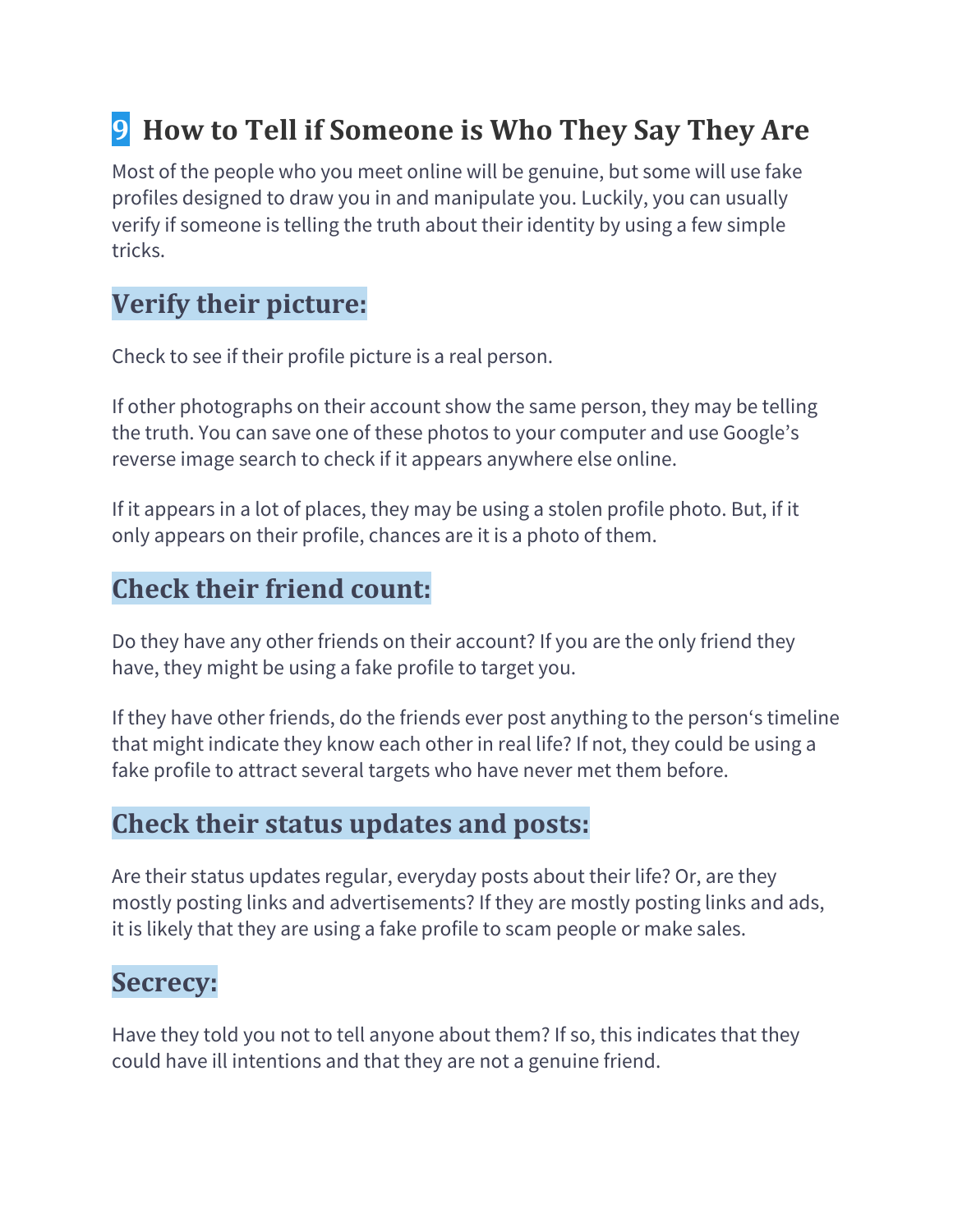### **Money:**

Have they asked you for money, or told you they are in a bad situation and need help with money? If so, they are likely posing as a friend in order to scam you.

If you suspect that your online friend isn't who they claim to be, you should stop talking to them and block their account.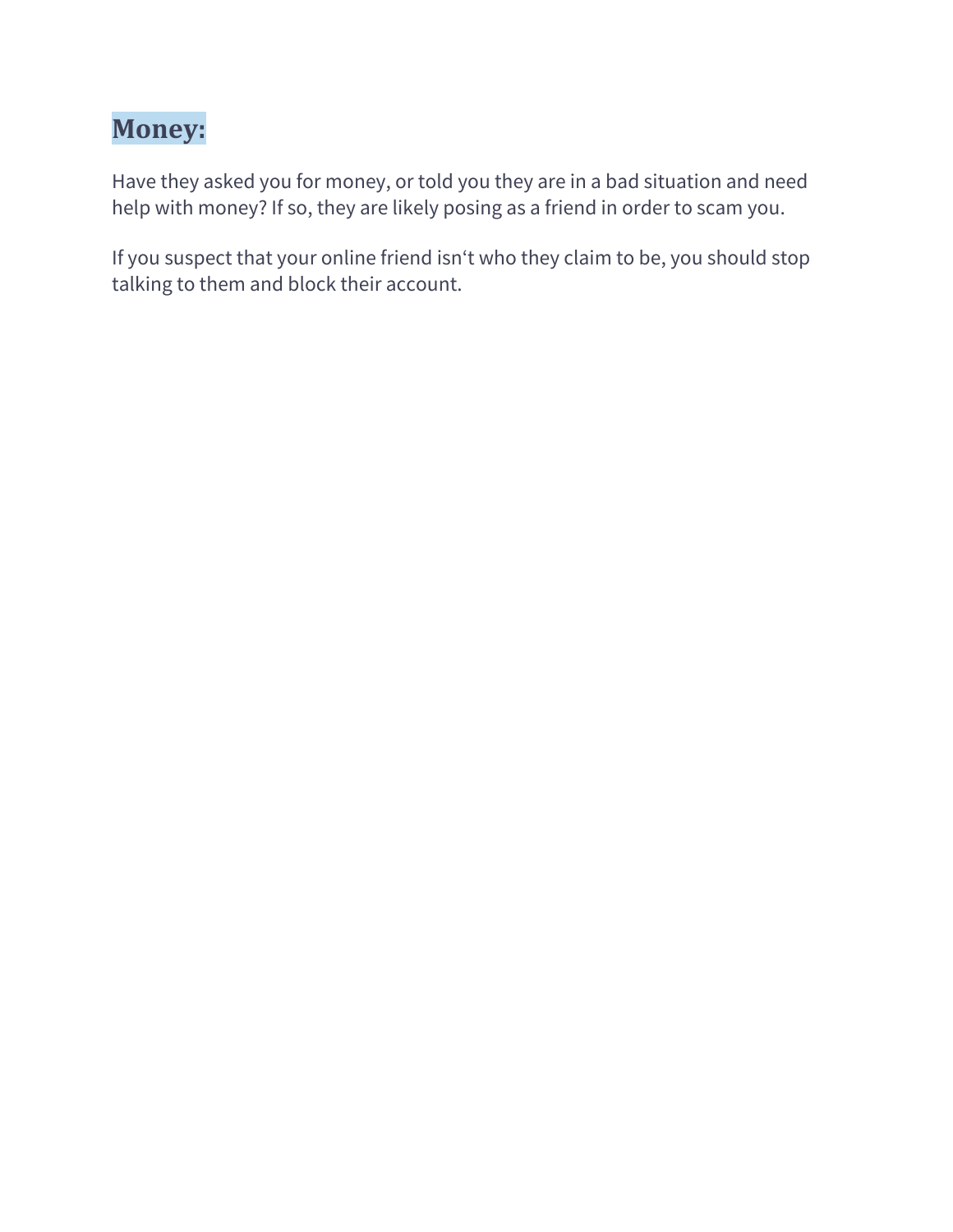# **10 Signs that Something Might be Wrong Online**

If you feel upset, uncomfortable, or unsafe, something might be seriously wrong with your online situation. It's important that you listen to this inner feeling and leave the situation before it goes too heavy. You may need to block the person who is making you feel unsafe, or seek help from a third party, like a family member or the police.

If one of **your online friends** is saying something one day and then contradicting it the next, it's possible that they aren't being truthful about their identity. You could use the steps listed above to see if everything checks out, and if it doesn't, you may need to make the decision to remove them from your online circle.

Cyberbullying is common on social media, and if someone is being cruel to you or other people, they aren't worth your time. You should report their cruel comments to the website's administrator and then block them to prevent them from contacting you in the future.

If something seems too good to be true, then it probably is. You should always be cautious of scams. Remember that if a stranger or friend is offering you something that sounds a little fishy, like a prize for clicking on their link, you should avoid it at all costs. If you're unsure, you can search on Google or even Snopes to find out if it is a scam.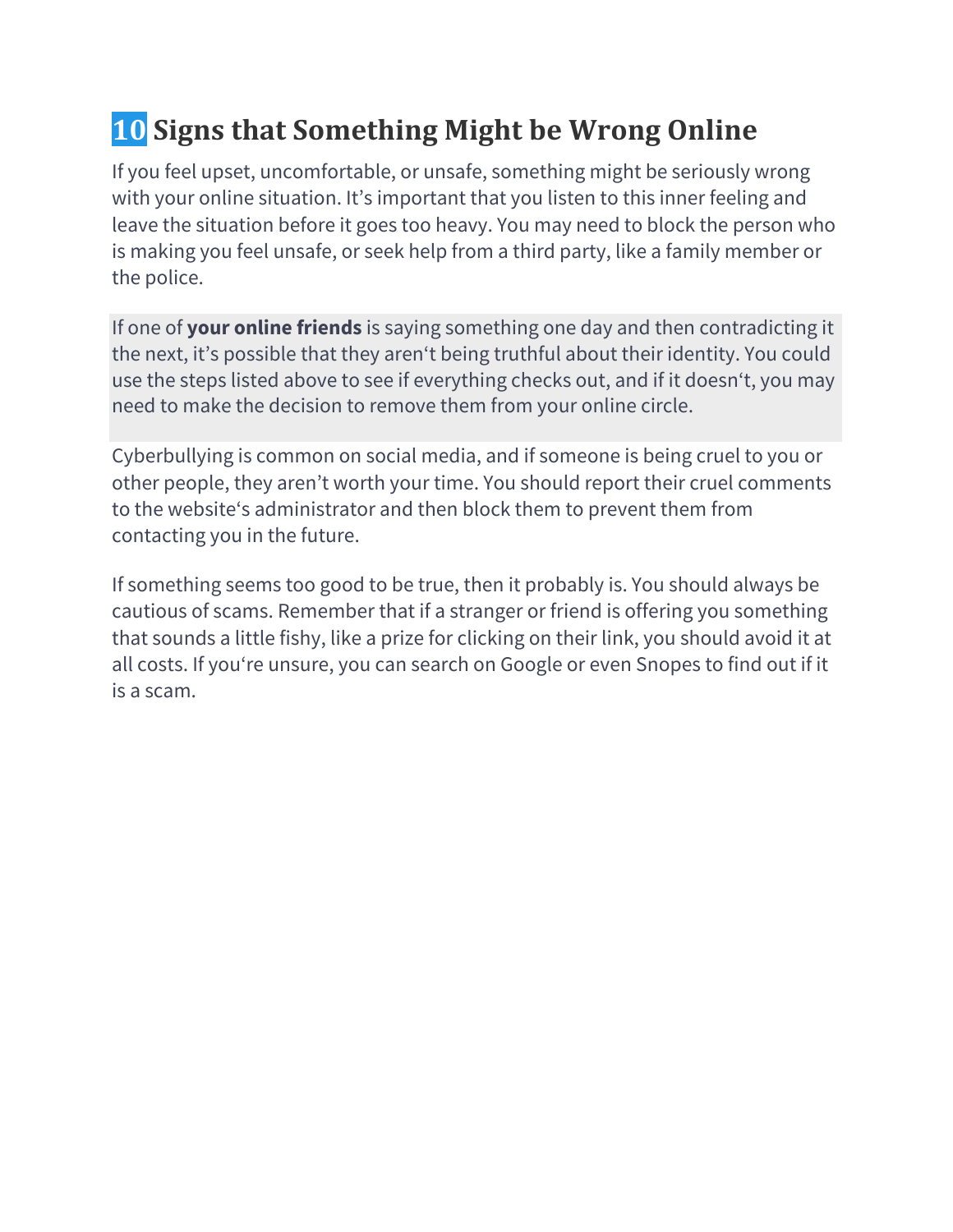## **11** Ways to Improve Your Child's Internet Safety

Protecting a child from the dangers on the internet should be a concern for all parents, even more so if they have children on the Autism spectrum. We've put together the following tips as a guide to keep your children safe online and avoid some of the dangers that can be found online.

- Keep your family's computer in a communal space, like a lounge room or in the kitchen. This way, you can check in regularly and keep an eye on what's happening in your child's online social circles.
- Create some visual reminders and posters of internet safety tips and hang them up in the room around your computer. This can be a great opportunity to sit with your child and discuss internet safety while coming up with some rules together.
- Educate your child about online safety, clarify that they understand, and renew their knowledge regularly.
- Roleplay different scenarios with your child to teach them how to react to online dangers in a safe setting. You could create an account on the platform they're using, and use this to send them messages as part of the roleplay to make it seem more realistic.
- Write and enforce a strict roster around internet usage times to avoid complications with internet addiction. You may even divide time spent online into separate categories, like play or study, and work that into the roster as well.
- Put all electronics away about two hours before bed to help improve your child's sleep.
- Use internet content filters, like Net Nanny, to monitor and restrict your child's browsing activity. These programs will also restrict their access to inappropriate content, and any other websites you block.
- Install child-friendly internet browsers like KidSplorer they are visually appealing to children, and they make it safer for them to use the internet. Similar to a content filter, they'll only be able to access the websites you have specified and will even block access to the internet at predetermined times.
- Establish a plan with them on what they should do if they encounter a cyberbully, how they should react, and who they should tell.
- Casually ask them about their online friends and what they've been talking about, similar to the way in which you'd ask them how their school day went.
- Provide them with a checklist of the information that they are not allowed to give out over the internet, such as their full name, birth date, address, and school name.